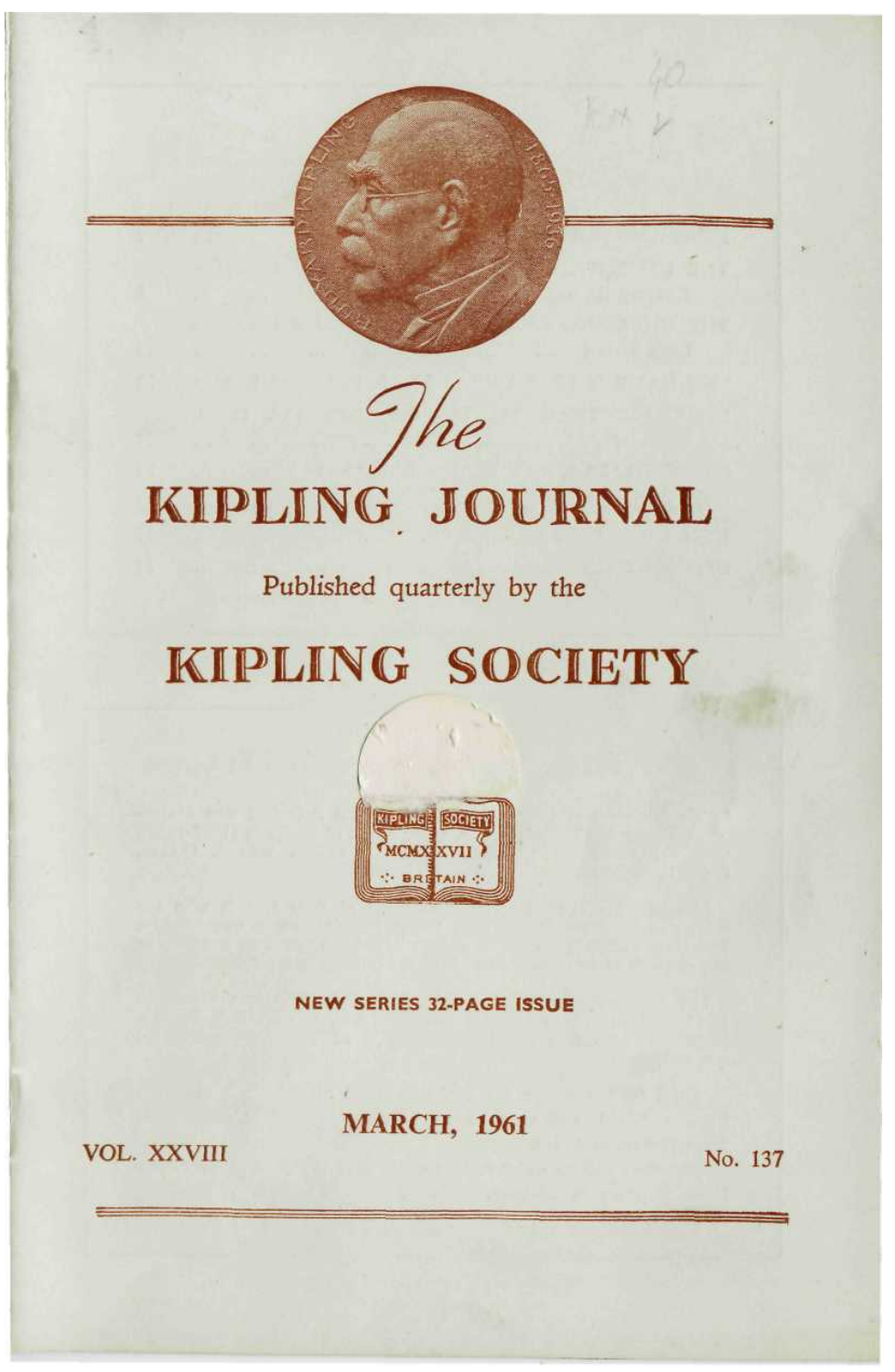#### **CONTENTS**

|                                                                                                                                                                                                                                | <b>PAGE</b>   |
|--------------------------------------------------------------------------------------------------------------------------------------------------------------------------------------------------------------------------------|---------------|
| NEWS AND NOTES NEWS AND NOTES                                                                                                                                                                                                  | $\mathcal{L}$ |
| THE LAMENTABLE COMEDY OF WILLOW WOOD —                                                                                                                                                                                         |               |
| Rudyard Kipling  . 8                                                                                                                                                                                                           |               |
| THE UNFADING GENIUS OF RUDYARD KIPLING —                                                                                                                                                                                       |               |
| Lord Birkett 19                                                                                                                                                                                                                |               |
| 'HIS NAME IS NEVER HEARD '— A. E. Bagwell Purefoy                                                                                                                                                                              | 22.           |
| SOME ADDITIONS TO THE LIBRARY $-W$ . G. B.                                                                                                                                                                                     |               |
| Maitland and the contract of the contract of the contract of the contract of the contract of the contract of the contract of the contract of the contract of the contract of the contract of the contract of the contract of t | 24            |
| GUIDE TO 'BAA, BAA, BLACK SHEEP'-I                                                                                                                                                                                             | 26            |
| LETTER BAG Reserves the contract of the contract of the contract of the contract of the contract of the contract of the contract of the contract of the contract of the contract of the contract of the contract of the contra | 29            |
| HON. SECRETARY'S NOTES                                                                                                                                                                                                         | 32            |
| OBITUARY 33                                                                                                                                                                                                                    |               |
|                                                                                                                                                                                                                                |               |

### **THE KIPLING SOCIETY**

THe Society was founded in 1927. Its first President was Major-General L. C. Dunsterville, C.B., C.S.I. (" Stalky ") (1927-1946), who was succeeded by Field-Marshal The Earl Wavell, G.C.B., G.C.S.I., G.C.I.E., C.M.G., M.C. (1946-1950).

Members are invited to propose those of their friends who are interested in Rudyard Kipling's works for election **to** membership. The Hon. Secretary would be glad to hear from members overseas as to prospects of forming a Branch of the Society in their district.

The Subscription is : Home Members, 25/- ; Overseas Members, 15/- ; Junior Members (under 18, anywhere), 10/- ; U.S.A. Branch, \$3.50 per annum. These include receipt of *The Kipling Journal* quarterly.

**Until further notice the Society's Office at 323 High Holborn, London, W.C.l, will be open on Wednesdays only of each week, from 11 a.m. to 4 p.m.**

**Members will be welcomed on other days if they will notify the Hon. Secretary in advance. This particularly applies to Overseas Members.**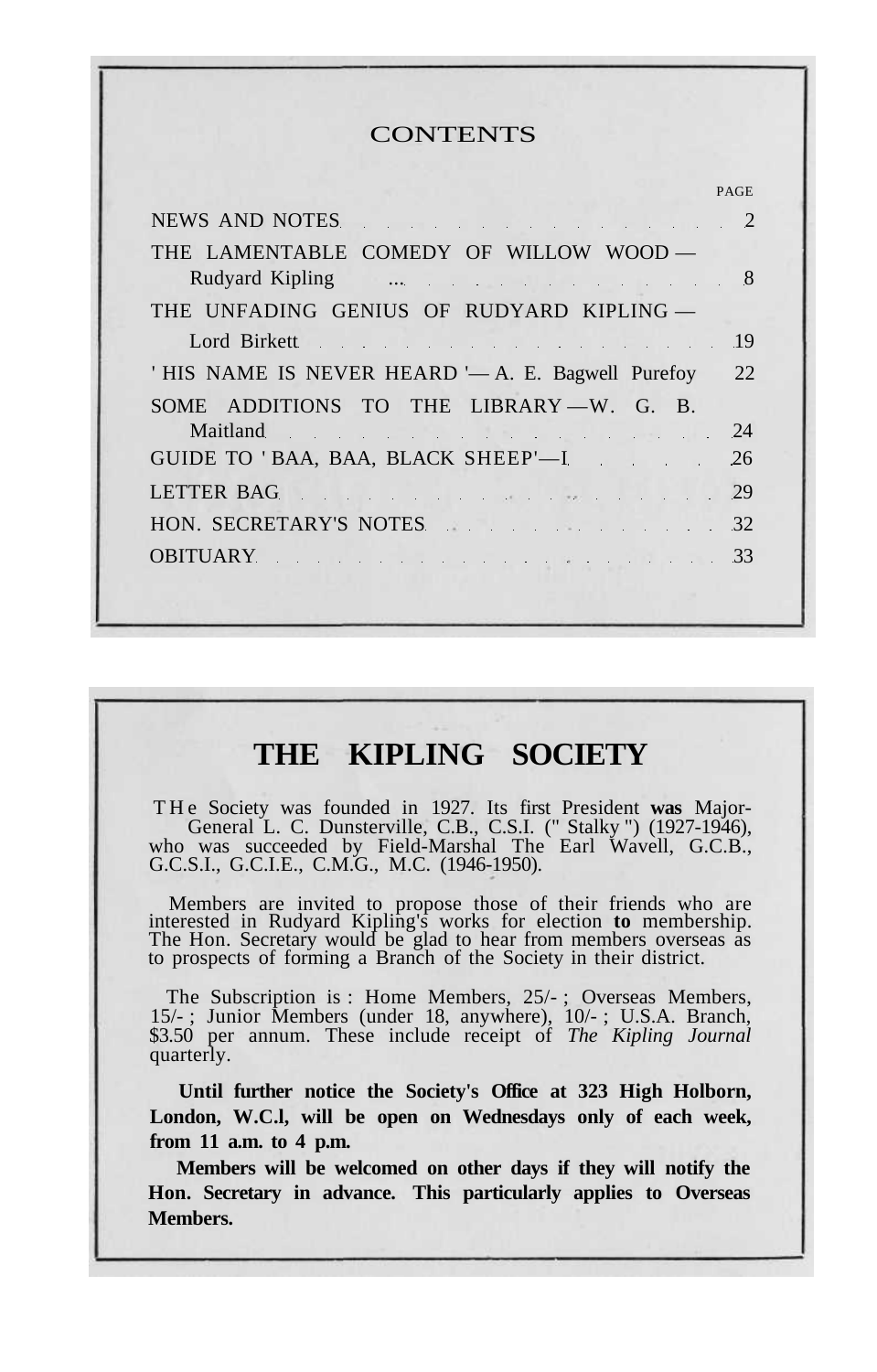## THE KIPLING SOCIETY

### **Forthcoming Meetings**

#### **COUNCIL MEETING**

**Wednesday, May 17th, 1961, at 323 High Holborn, W.C.l,** at 2.30 **p.m.**

#### **DISCUSSION MEETINGS**

**Wednesday, March 22nd, at the Ulster Room, Overseas House, Park Place, St. James's Street, S.W.I.** 5.30 p.m. for 6 p.m. A discussion on " With the Night Mail " and "As Easy as ABC ". **Wednesday, May 17th,** same place and time.

" Surprise Discussion ", introduced by Mr. Scott-Giles.

### **VISIT TO BATEMAN'S**

Mr. and Mrs. S. T. Lees have kindly asked us for a visit on Tuesday, May 2nd, 1961. They will be the guests of the Society at lunch, at 1 p.m. at " The Bear ", Burwash. They have again very kindly asked us to tea at Bateman's.

A coach will leave Charing Cross Underground Station at 10.15 a.m. on May 2nd, arriving back in London about 7 p.m. **At least 12 seats in this coach must be taken** to make the hiring worth while.

The charge, including lunch, will be 25s. for those going by the coach, and 15s. for those going by private car (including guests).

If you wish to come, be sure to notify the Hon. Sec., Beckett Lodge, Beckett Avenue, Kenley, Surrey, enclosing the appropriate fee, **not later than first post Monday, April 24th.** This will be the ONLY notice.

#### **Take note of the New Address.**

**N.B.** Numbers are strictly limited. You MUST book early, or We may not be able to fit you in.

**ANNUAL LUNCHEON.** The Annual Luncheon of the Kipling Society will take place on Thursday, October 19th, 1961, at the Connaught Rooms, Great Queen Street, London, *W.C.l.*

The Guest of Honour will be Professor Charles Carrington, M.C, author of " Rudyard Kipling, His Life and Work ".

Application forms will go out in September.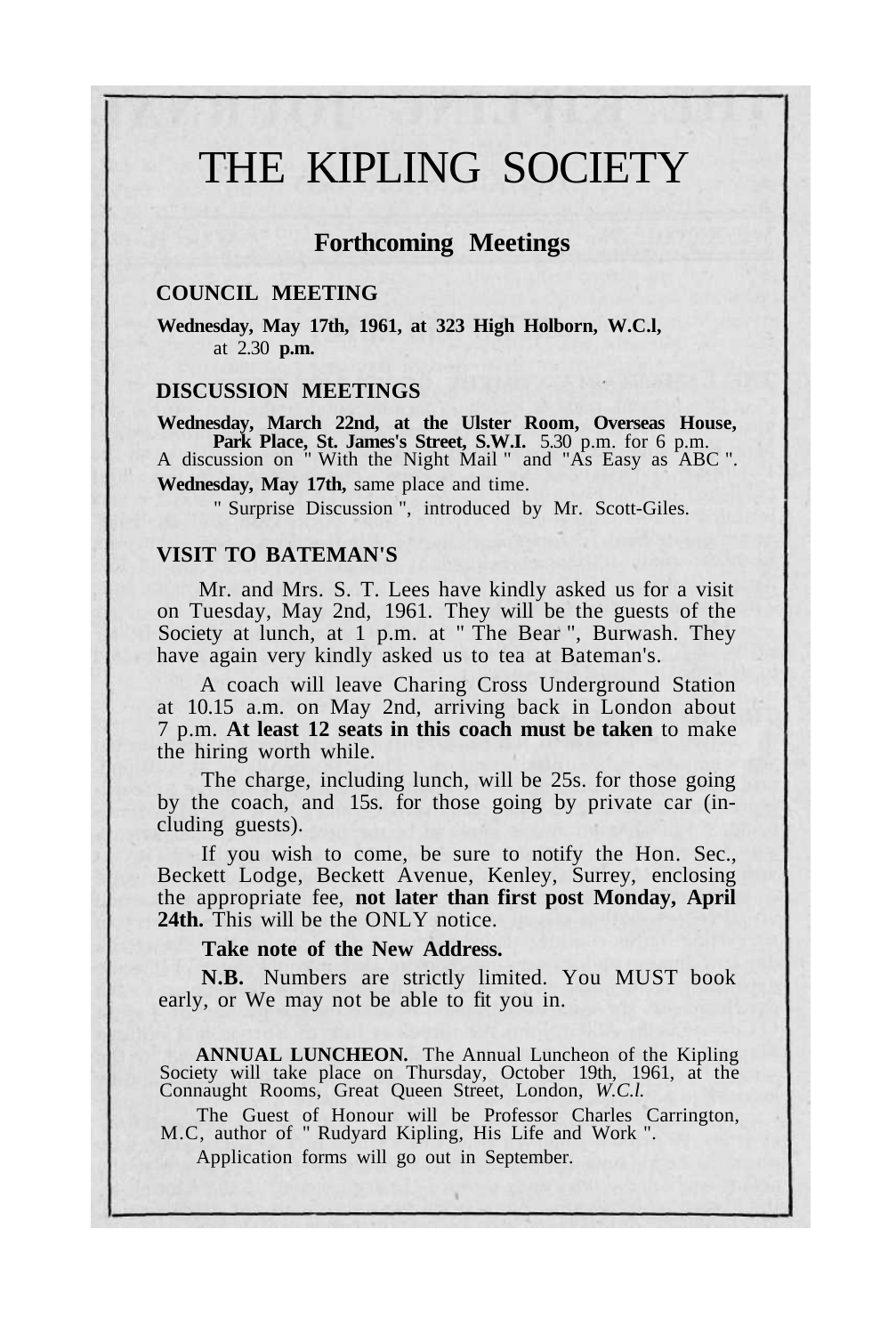## **THE KIPLING JOURNAL**

*published quarterly by*

### **THE KIPLING SOCIETY**

Vol. XXVIII. No. 137 MARCH. 1961

### **NEWS AND NOTES**

#### **THE LAMENTABLE COMEDY OF WILLOW WOOD**

The present number of the *Journal* contains the last of the ten uncollected stories and two other uncollected items in prose which Mrs. Bambridge has allowed us to reprint — all (except  $\overline{\phantom{a}}$  Ham and the Porcupine ") from *The Sussex Edition.* The present story was first published in *The Fortnightly Review,* Vol. XLVII, May 1890 ; it was included in *The One Volume Kipling,* New York, 1928, and published as a separate book of forty pages by the Windsor Press, San Francisco, in 1929 — only 100 copies printed. It appears in Vol. XXIX of *The Sussex Edition* (1938) and Vol. XXIII of its American counterpart, *The Burwash Edition* (1941).

May I take this opportunity of thanking Mrs. Bambridge on behalf of us all for this twelve-fold treat and privilege which she has granted to us over the last three years.

### **THE EYE OF ALLAH**

Apart from some of the *Puck* stories on Children's Television ten years ago, the B.B.C. production of " The Eye of Allah " at 8.30 p.m. on December 21 represents the first attempt to televise Kipling : according to an article in *The Daily Mail* on December 17 it had Mrs. Bambridge's full sanction and is likely to be the precursor of other stories.

The choice of a late story was interesting and enlightened (it was written in 1924 and published two years later), and the result was good — and far better than could have been expected — though the actual visual representation served to underline Kipling's supreme artistry in suggesting by his evocative word-pictures so very much that the screen did not show — and so very much more that it could not. What came over most vividly was the tension in the final scene leading up to the destruction of the microscope, made notable by the playing of Joseph O'Connor as the Abbot, John Westbrook as John of Burgos, and William Mervyn as Brother Thomas. It was also made even more vivid by the sense of relevance to our own predicament in the atomic age : scientific knowledge acquired before man is ready to receive it.

Nevertheless this does not seem to have come across as powerfully as from the printed page, for even Peter Black in *The Daily Mail,* who seems to be an unusually appreciative reader of Kipling, felt that the accent was on the thirteenth century beleaguerment of the Church by the Moors, which was not put over on the screen with sufficient urgency. His criticism of Kipling's dialogue is interesting : " Kipling's mixture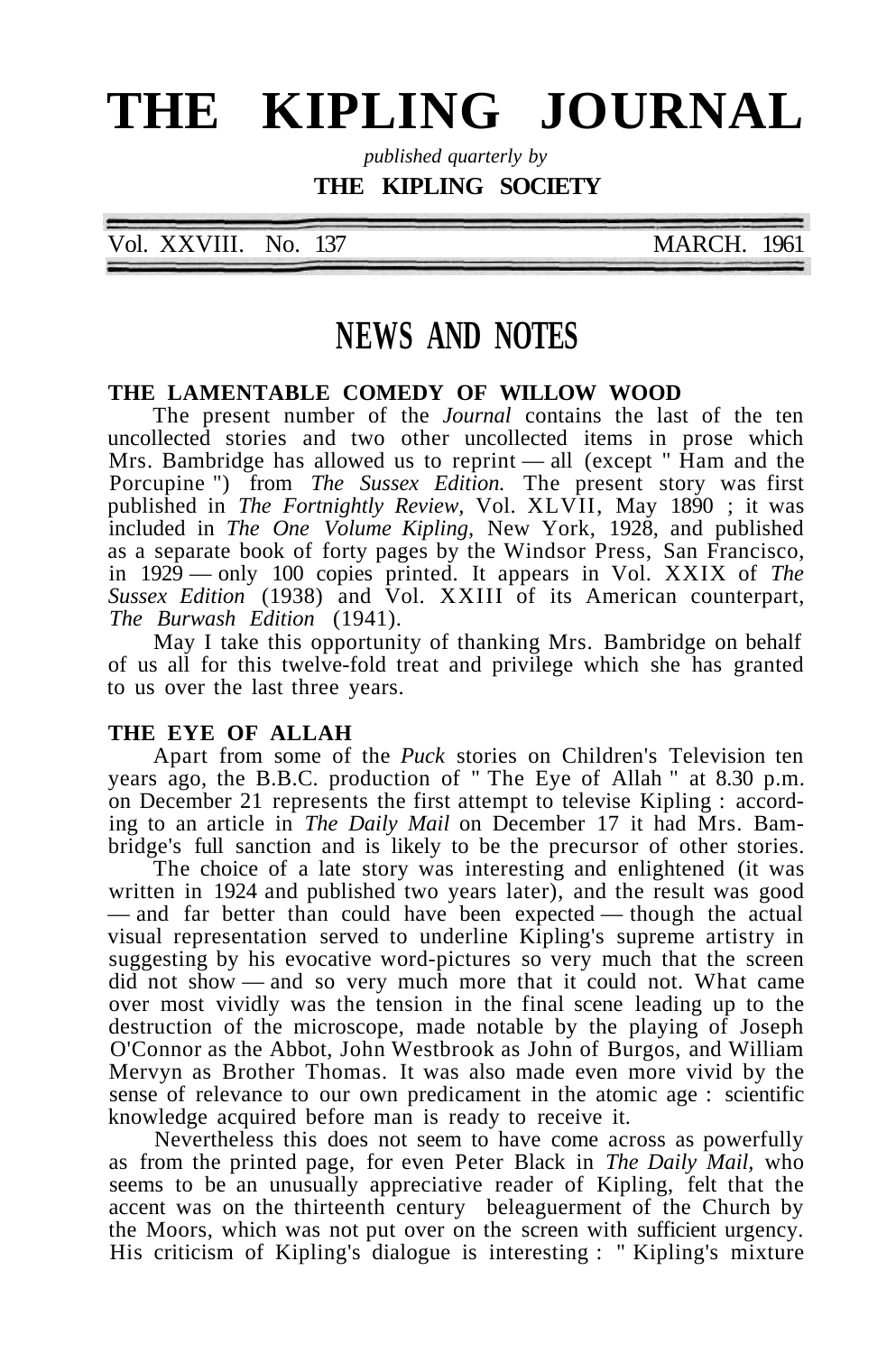of *Stalky & Co.* beefiness and sensitive, double distilled thought ". However he wrote earlier that, in spite of dialogue difficulties of this kind, Television's " greatest trouble will come simply from Kipling's complete technical mastery of the craft of words. How can it convey the atmosphere and images that Kipling could hit off in a couple of sentences? "

*Per contra* Maurice Richardson in *The Observer* (December 25) did he read the story ? — had not even the faintest praise for it : " This is one of his weaker, least characteristic stories. It was written late when he was getting fuzzy, regressing towards some strange pubescent nevernever land that he had never quite outgrown. The idea, the Moorish doctor's thirteenth-century anticipation of the microscope and bacteria, is the kind of idea that an exceedingly bright boy might have ; but it doesn't begin to stand up in spite of the conflict and the English Abbot's insistent obscurantism ".

*The Times* (December 22) was interested — but non-committal: " Kipling well handled .. . an interesting, uncharacteristic story ".

### **KIPLING FILMS**

" The Eye of Allah " was adapted for Television by Colonel A. R. Rawlinson, who wrote interestingly about his meetings with Kipling : '' In 1935 I was commissioned by one of the leading British film companies to write a screen play based on the *Soldiers Three* stories by Rudyard Kipling. Having known Kipling since 1914, when I was friendly with his son John, I went down to Bateman's, his house in the little village of Burwash, to seek his advice. He professed no experience of films or screen technique, but he became so interested that he volunteered to work with me on the screen play. So, two or three times a week for the next two months I went to Bateman's, where, in the shadow of Pook's Hill, we completed our screen play — the first, and the only one, I believe, on which he ever worked ".

What became of this film? I can find notes in *The Kipling Journal* of June and September 1935 about it being made — " Parts of *Soldiers Three,* 60,000 feet of film have already reached England, so the *Film Weekly* informs us, and adds : " Kipling himself has helped to prepare the film story ... " And a letter from Major B. J. Bewdley, R.A., noting that: "The battle scenes have just been taken near Landikotal at the summit of the Khyber Pass ".

After this I can discover no further reference. Perhaps a Member who saw the film (if it materialised) can tell us about it. A film of the same name was certainly shown — but reports said that the name only was by Kipling.

However, he certainly worked on the original script, as Colonel Rawlinson says. For Professor Carrington tells me that Mrs. Kipling noted in her diary : " Mr. Rawlinson to do the scenario for *Soldiers Three "* on November 17, 1934, and that Kipling was " working on a scenario of *Soldiers Three* " the following January.

Of course we know that Kipling was associated with the writing of other film scripts besides this one — even if the films were not always made. Among early ones were *The Gate of a Hundred Sorrows* and *Without Benefit of Clergy* about which an interesting article by E. P.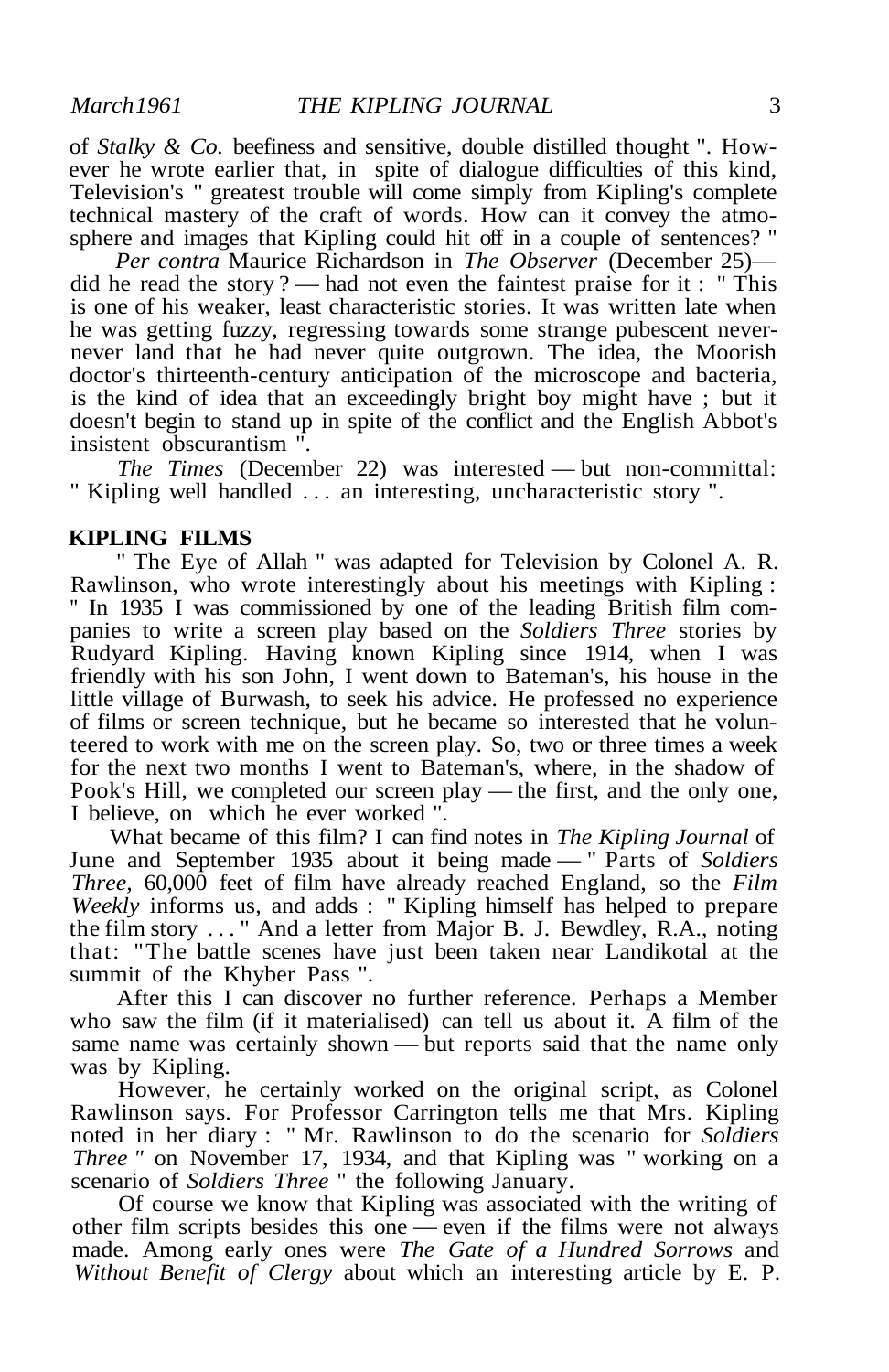Kinsella, who worked on the technical side of these films, was published in *The Strand Magazine* in March 1923 ; while in 1935 Kipling was himself working on a scenario based on "Aunt Ellen ".

There is good scope for an article on Kipling films, with an authoritative list of those actually made and released. Then perhaps the Kipling Society can follow the lead of the Sherlock Holmes Society and have some private film shows for its members ?

### **WHAT KIPLING IS READ ?**

In his *Daily Mail* article on the televising of " The Eye of Allah ", Peter Black asks : " Who reads Kipling nowadays ? The addicts have him on their shelves. Since 1946 Macmillan's have sold 1,390,000 copies of his prose works. He stands in rows in the public libraries, and is taken out about once a month. Children do *Kim* as school reading, and sometimes go on to the *Just So Stories* and the *Jungle Books.* But they do not develop an appetite for more. Only the lucky, more perceptive few go on to the marvellous *Puck of Pook's Hill* and its companion piece, *Rewards and Fairies,* and thence to selective reading of all his tales ".

The answer seems to be that Kipling as a whole is read only by the few, and those mainly of middle age or older. On the other hand his books and stories for young people are read — usually at school — very widely, and find a place in all school and juvenile libraries. But then the gulf comes, and there seems to be no easy means of bridging it. The adolescent feels (however erroneously) that he has done with " kid's stuff" like the Jungle and Puck stories : but what is he to do next? Wanting guidance, the natural answer is an anthology : but here he has only Somerset Maugham's selection which (like that issued recently in America) represents the early Kipling only. And it is not easily realised how alien the early Kipling is to most young people of today — particularly if they come to him with the critical echoes of "Jingoism ", " Imperialism " and " Brutality " ringing in their ears. " You can't really expect the Welfare State to admire Kipling ", says Peter Black, thinking probably of what is still generally described as " the typical Kipling" — the Anglo-Indian world, whether Mrs. Hawksbee or Mulvaney moves in the foreground, " William the Conqueror " or the Brushwood Boy.

The other way in is to pick up an odd volume " on spec " and dip into it. Here again the young reader has heard, however vaguely, of *Plain Tales* or *Soldiers Three* and is more likely to take down one of these than venture on an unknown later volume with a peculiar name that gives nothing away. And if he does plunge for the unknown, " The Captive " or " Sea Constables " are not perhaps the best incentive to further reading if he chances on them rather than " They " or " The Eye of Allah ", "An Habitation Enforced " or " The Church that was at Antioch ".

#### **KIPLING IN LIVERPOOL**

The question of who reads Kipling was brought vividly to the fore at Professor Carrington's excellent lecture, " Kipling and the Imperial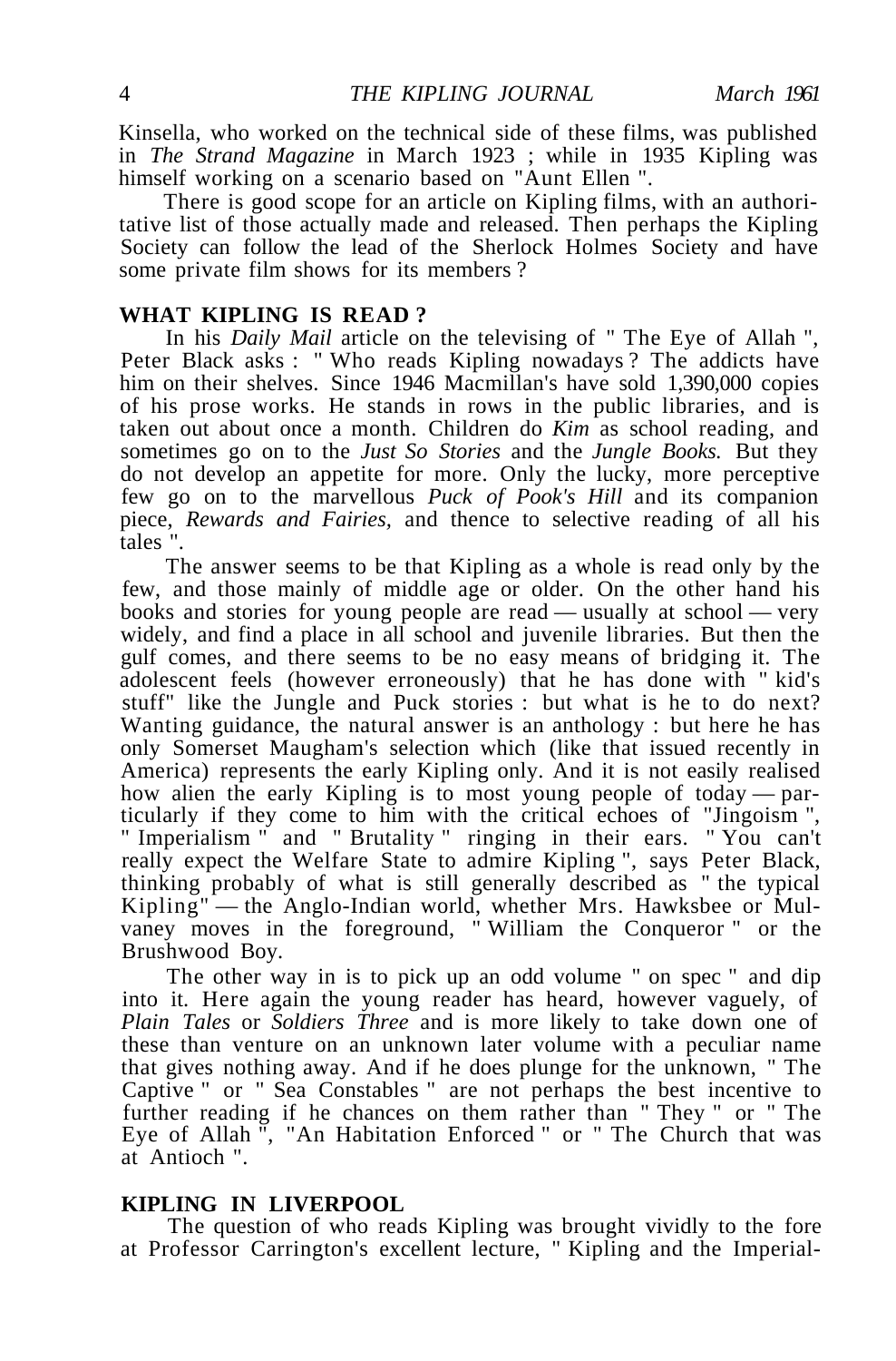ists ", which he delivered on November 16 as part of the fortnight's " Celebration of the Arts 1890-1914 " put on by the Bluecoat Society of Arts in Liverpool. The smallish audience consisted almost entirely of middle-aged and elderly people : but a small group of undergraduates from the University made their presence felt in the discussion which followed. To them Kipling was on the one hand the author of several books they had read as children or at school, and on the other hand the author of books which nobody read and were not worth reading. Professor Carrington opened a new and exciting vista for them — " Those who came to scoff remained to pray " — and they went home proposing to get Kipling out of the library next day . . . But from a large University with a flourishing English Department (which filled the same hall last year for a lecture on Dickens) only a bare half-dozen had troubled to step outside the syllabus and come to hear about Kipling.

With a period so recent, there was no exhibition of books in this year's Celebration, but an extensive one of the Theatre of the period. Kipling found an honoured place in this, but the exhibits, to offer a link with the general theme, were mainly of stories such as *The Light that Failed* and " The Man Who Was " which have been dramatised. Early copies, programmes and photographs of these and *The Harbour Watch* (some lent by the Kipling Society) gave the excuse for the inclusion of a few rare editions, and also of two manuscript poems and a littleknown photograph lent by Mrs. Bambridge.

Kipling was also represented in the Dramatic Entertainment on the last night which consisted of burlesques in one act and recitations of parodies — all written both in and concerning the period. A selection from Owen Seaman's *The Battle of the Bays* scored its best hit with " The Rhyme of the Kipperling " — still one of the best parodies of his early verse.

#### **KIPLING'S BEST STORIES**

In 1928 and again in 1948 attempts were made by members of the Kipling Society to decide which were Kipling's best stories, and the results were published in the *Journal.* Has the time come for a fresh assessment ?

Having been thinking much about the question of presenting Kipling to the new generation, I have prepared a list of stories that might make up an anthology for some popular edition of Classics when the time comes for Kipling to take his place amongst his peers. My list omits full-length books and the stories written mainly for children though I have taken one from *The Second Jungle Book* and one from *Rewards and Fairies.*

As I felt that the list must be practical, I have added the number of pages in each story, and from the twenty-four selected — which would make rather a large volume — have chosen twelve (those with titles printed in italics) to make a single 400 page volume suitable for some such series as Everyman's Library.

The Man who would be King (50) The Drums of the Fore and Aft (45)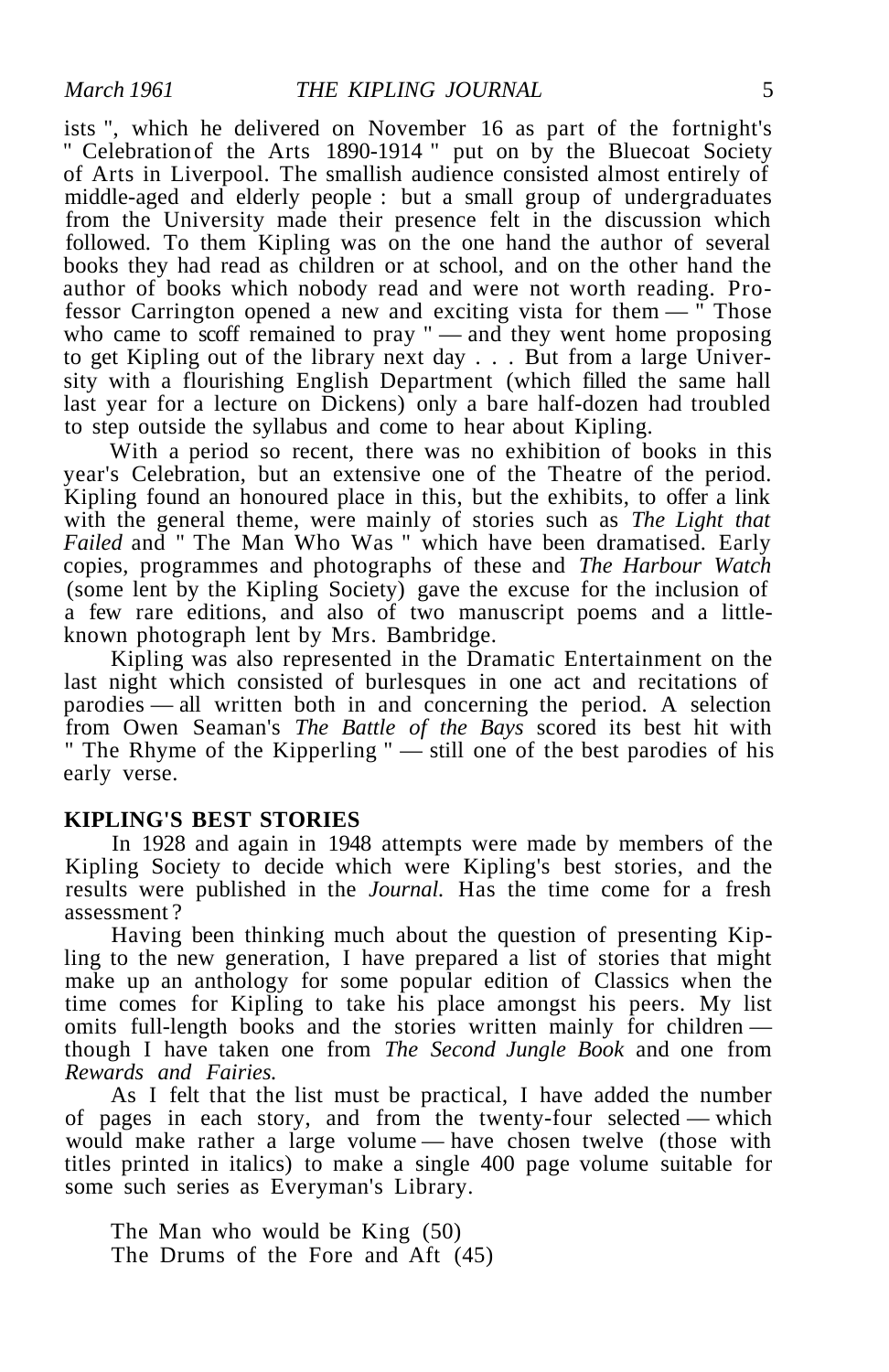The Courting of Dinah Shadd (32) The Head of the District (30) *The Man Who Was* (20) Without Benefit of Clergy (30) *The Finest Story in the World* (40) *The Miracle of Puran Bhagat* (20) My Sunday at Home (20) The Maltese Cat (25) *The Brushwood Boy* (45) The Tomb of His Ancestors (45) The Bonds of Discipline (34) *They* (30) *An Habitation Enforced* (46) Marklake Witches (22) *In the Same Boat* (30) *The Vortex* (20) My Son's Wife (43) *The Propagation of Knowledge* (25) *The Gardener* (15) *The Eye of Allah* (30) Dayspring Mishandled (30) *The Church that was at Antioch* (25)

The difficulty in preparing such a list is to strike a mean between those generally held to be the best and one's own favourites — and to represent as many sides of Kipling's genius as possible. Of those given above three stories — " The Man Who would be King ", " The Maltese Cat " and " The Bonds of Discipline " — not being favourites of my own, are included only from a sense of duty (the first is undoubtedly a very great story) ; and three of my own favourites — " The Incarnation of Krishna Mulvaney ", " Wireless " and " The Village that Voted the Earth was Flat " — are omitted : the first and third are disliked by many critics whose opinion I value, and " Wireless " is far too like, and a little less good than " The Finest Story in the World ".

But argument and justification are endless, and I expect a storm of disagreement and correction from Members — either in the form of counter-lists, or of reasoned criticisms of my list with suggestions **for** emmendation. I not only expect but look forward to such contributions and (if they are not too numerous !) will do my best to include them in future issues of the *Journal.*

### **DEATH OF A PAPER**

In the *Daily Telegraph* of December 29 " B.U.P." reports from Karachi under the heading " Kipling Paper to Close " that " The Karachi newspaper *Dawn* said today that the Lahore *Civil and Military Gazette* would close on February 1. The *Gazette* was established in 1870, and was the oldest English-language newspaper in Pakistan. On one of the newspaper's office walls is a plaque inscribed : " Rudyard Kipling worked here ". Editorial and printing staffs are said to have petitioned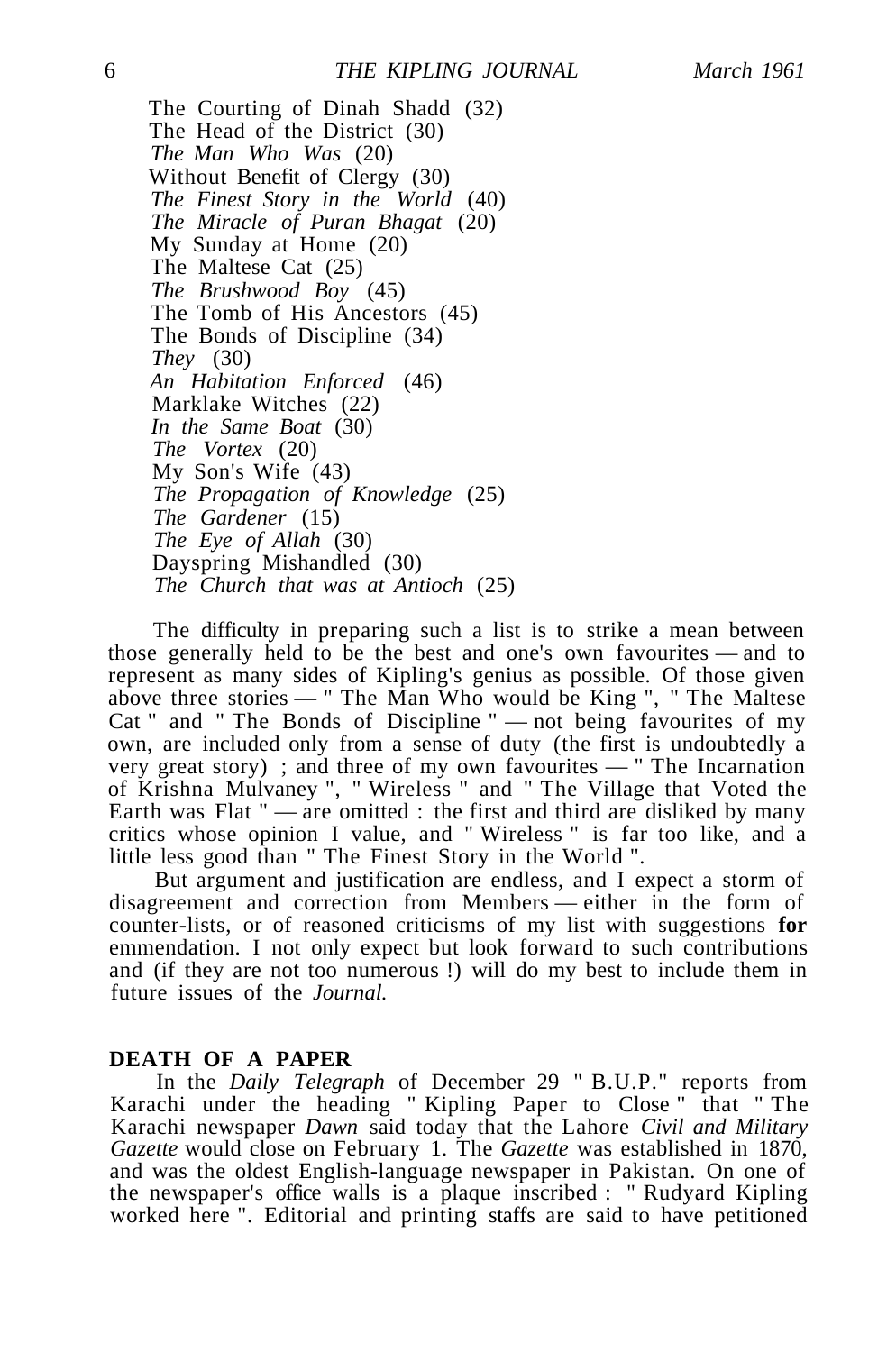the Government to try to persuade the publishers not to close the newspaper ".

### **THE READERS' GUIDE**

The first volume of this guide to Kipling's works is now in the press, and any members anxious to obtain a copy should write for information to our Hon. Treasurer, Mr. R. E. Harbord (" Spring Grange", Wood End, Ardeley, Stevenage, Herts). It has been prepared by Mr. Harbord and several other members of the Kipling Society, but is being printed privately for Mr. Harbord and his friends in a strictly limited edition, which is his own personal work. It is not and will not be for sale, but the list of subscribers is not yet full.

The first volume (of a proposed six) contains Guides to *Plain Tales, Kim, Soldiers Three, Wee Willie Winkie, The Complete Stalky & Co.* and early uncollected stories, and will be a rare and valuable item in any Kipling collection.

As only a small number of Members of the Kipling Society are likely ever to possess Mr. Harbord's volumes, Guides to select stories will continue to appear in the *Journal* from time to time — particularly now that the size has been increased to thirty-two pages, but the flow of contributions shows little sign of rising to meet it.

In the present number a Guide to " Baa, Baa, Black Sheep " is included in reply to a Member in South Africa who has written asking for information about the old volume of *Sharpe's Magazine* which *"* Punch " found in the House of Desolation.

At a later date I hope to write further about Captain Holloway and the Battle of Navarino, but I am still searching for the origin of the song. A letter to *Notes and Queries* has so far brought no reply : can any Member help? I have traced five different poems on " The Battle of Navarino ", but still not the one which Kipling quotes in the story.

R.L.G.

### **MUSICAL EVENING AT THE LANSDOWNE CLUB**

Instead of a Discussion Meeting on November 23rd, 1960, we had a musical evening, and how we enjoyed it ! The programme was composed of gramophone records of songs by Kipling set to music by various composers and sung by great singers of the past. Mr. Bazley brought the records along from his collection, and they included several settings of Mandalay besides such other great favourites as *"Follow Me 'ome ", Mother o' Mine, Cells, Route Marchin'* (in which the chorus was augmented *sotto voce* but with gusto), *Boots* and *The Smuggler's Song.* To everyone's joy Mr. Buck had also brought two private recordings, made by himself, of *Merrow Down* and *Of All the Tribe of Tegumai.*

A wonderful surprise was provided by Mr. R. Lancelyn Green who brought us the records made especially for the Kipling Society and presented by the B.B.C. of the last two public speeches made by Kipling. To those of us who had heard the original broadcasts these evoked memories, delightful and also tragic; while for those who had never heard R.K.'s voice they proved a moving experience. I.S.G.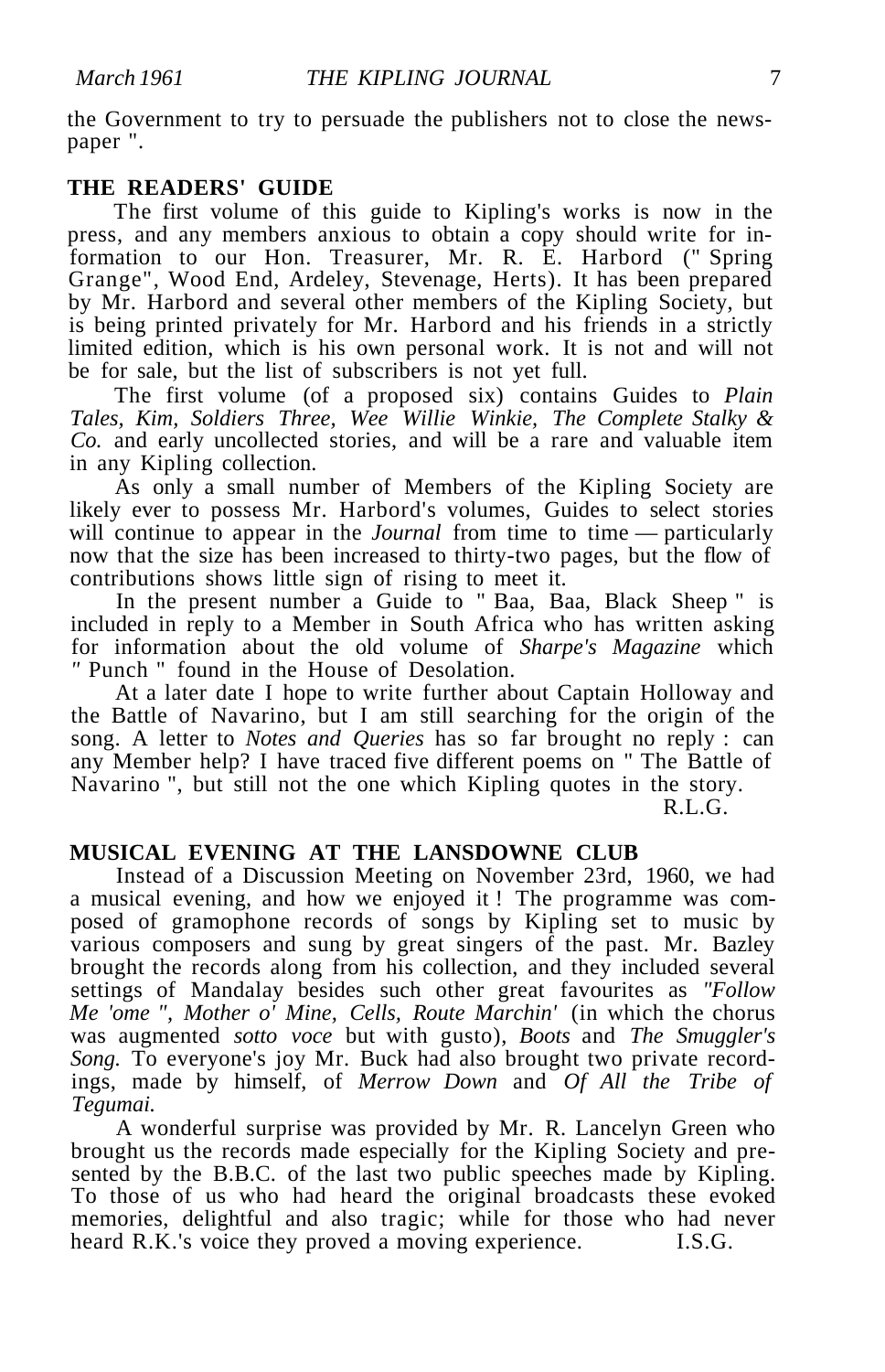### **THE LAMENTABLE COMEDY OF WILLOW WOOD**

### **by Rudyard Kipling**

" O ye, all ye that walk in Willow Wood, That walk with hollow faces burning white ; What fathom-depth of soul-struck widowhood, What long, what longer hours, one life-long night, Ere ye again, who so in vain have wooed Your last hope lost, who so in vain invite Your lips to that their unforgotten food, Ere ye, ere ye again shall see the light ! " *[D. G. Rossetti]* PERSONS CHIEFLY CONCERNED

HE (a *man).* SHE (a *woman).*

SCENE — *Grey Downs, late in the afternoon ; a sea-fog coming over the cliffs.*

- H E. *(Roan horse, second-best saddlery, double-mouthed snaffle, noseband, no spurs, crop.)* It feels as though it were going to rain. Suppose we . . .
- SHE. *(Bay horse, third-best habit, cloth cap, double bridle, martingale, and worn gauntlets.)* I've nothing on that can spoil, and there's nothing to go back for before dinner. I *must* say the Deeleys are the dearest hosts in the world. Fancy them letting me take out Mickey. I always thought he was specially reserved for Mrs. Deeley.
- HE *(aside).* Exactly! 'Gets the pick of the stable hauls a man out of the smoking-room, and *he* gets — hold up, you brute ! —a yorking hog of a hack with the mouth of a turnstile and the manners of a steam-engine, and so must wait her pleasure. *(Aloud.)* Yes, it's one of the nicest country houses I know, but look at this beast. The head-groom doesn't love me.
- SHE *(aside).* Hands of a butcher, if you only knew it. *(Aloud.)* I'm afraid you have been unlucky. But misfortunes never come singly. It was your fault for loafing so aggressively in the smokingroom.
- HE. AS how?
- SHE. I saw you from the garden, and it seemed that you might just as well take me out as loll on a sofa. So I suggested to Mrs. Deeley and there really was no one else available. *(Aside.) '* Mustn't sulk for half an hour and not expect to be paid out.
- HE. Thank you. I had supposed there wasn't. They all went out after lunch.  $Er$  — er ! have you noticed the deep interest that the young take in Norman ruins when two can look at them at the same time ? It's natural, I suppose. *(Aside.)* I know she saw young Oulthorp go out with Miss Massing.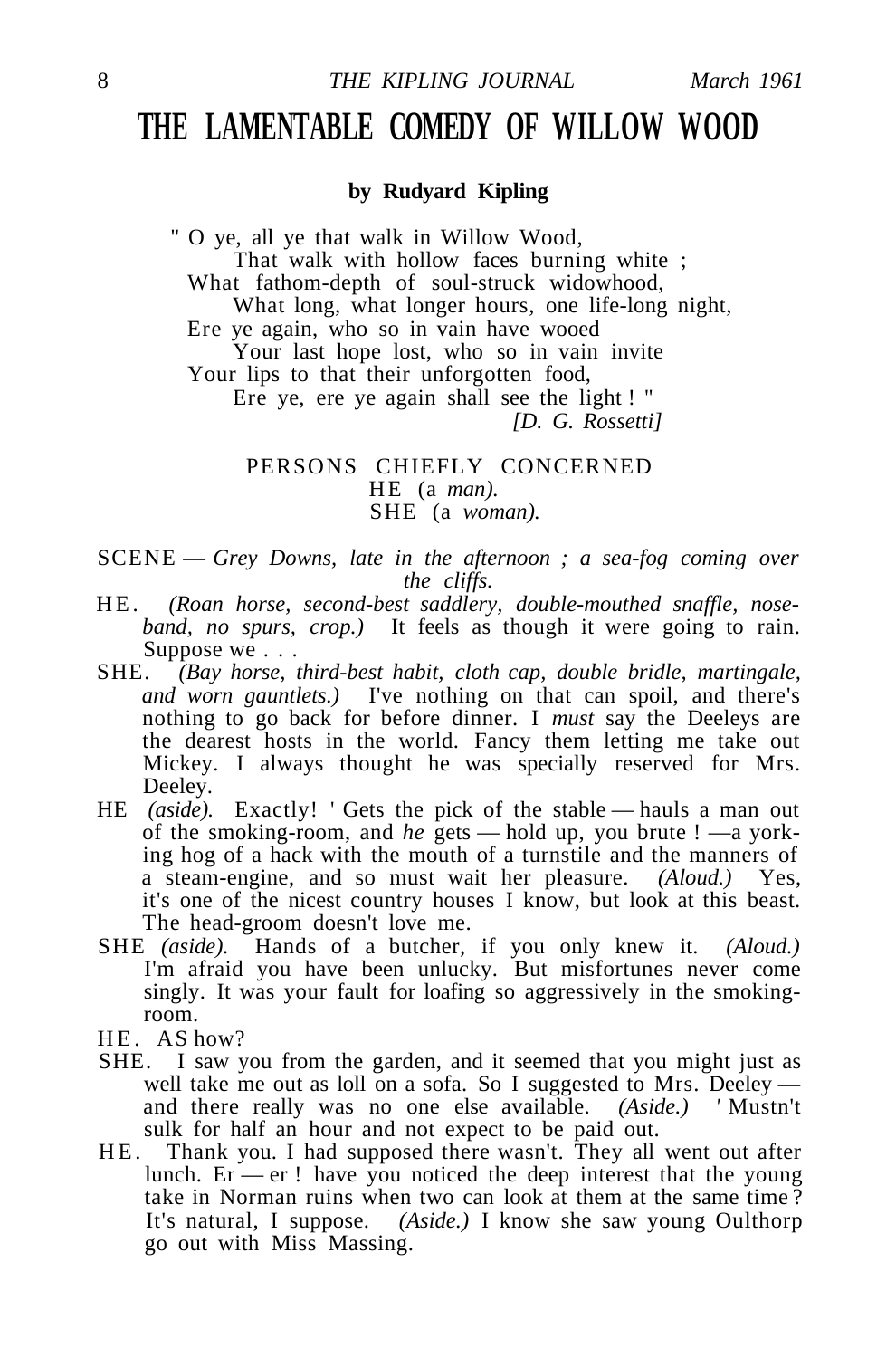- SHE *(aside.)* To my address, but clumsy. *(Aside.)* Yes, I suggested their going.
- HE *(aside.)* What an atrocious fib. I believe she sleeps regularly after lunch, and I know she never lets Oulthorp look at Miss Massing. *(Aloud.)* Well, shall we canter on and pick up our archaeologists?
- SHE *(sweetly.)* Can't you hold him in then? He is dancing a little bit; but perhaps you are irritating his poor dear mouth?
- HE. Poor dear mouth ! He never had such a thing in his life.
- SHE. But he must have some feelings, and it is hardly worth while harrowing them because your own are upset
- HE. YOU are saddling me with all sorts of sins that never came into my head. Of course I'm delighted to be your escort.
- SHE. Of course. What else could you say?
- HE. This only. If it has seemed good to you to drag out an almost entire stranger for a ride in this particularly sloppy country, I don't see that it is worth squabbling with him. *(Aside.)* It's a strong face and I like it, but I hate having my riding scoffed at.
- SHE. YOU are a remarkably plain-spoken person.
- HE. I'm afraid I was led into it. Also I'll confess I did sulk.
- SHE. I know you did, and I don't wonder. After all, it must be a bore to entertain a woman who — how was it ? — " goes to sleep over her soup and looks as though she fed on bolsters ". Eh?
- HE *(aside.)* Oh, damn !
- SHE. YOU should never become confidential in the smoking-room with Mr. Dollin. He tells his wife everything, and she, not being too wise, tells me.
- HE *(aside.)* I wonder if this is her method of being engaging. It is monotonous. *(Aloud.)* I deny every word of it. Dollin misunderstood. — Did Mrs. Dollin tell you everything that was said in the smoking-room?
- SHE (aside.) <sup>'</sup>Curiously alike men are when you make them uncomfortable. *(Aloud.)* Thank you. I know what you mean. Yes, she did ; and I must say that you men might find some better amusement than making fun of poor Mr. Oulthorp.
- HE *(aside).* I thought so. *(Aloud, stiffly.)* Pardon me, but was it for this that I was brought out?
- SHE. NO. But since you are here I may as well speak. Is it fair?
- H E. There's a certain amount of frivolity in a smoking-room, and I suppose Oulthorp gets his share like everyone else.
- SHE. But he doesn't like it.
- H E. I'm afraid that makes no difference. *(Aside.)* This is a revelation I object to being called to account like a schoolboy. *(Aloud.)* And you know Oulthorp is not very wise.
- SHE. In that he is specially devoted to me?
- HE. I never said that.
- SHE. But what do you think?
- HE. Nothing. Why should I? Am I his keeper or yours? Indeed I was no worse than the others.
- SHE. NO worse than the others ! There speaks the man. Will you listen to me for a minute?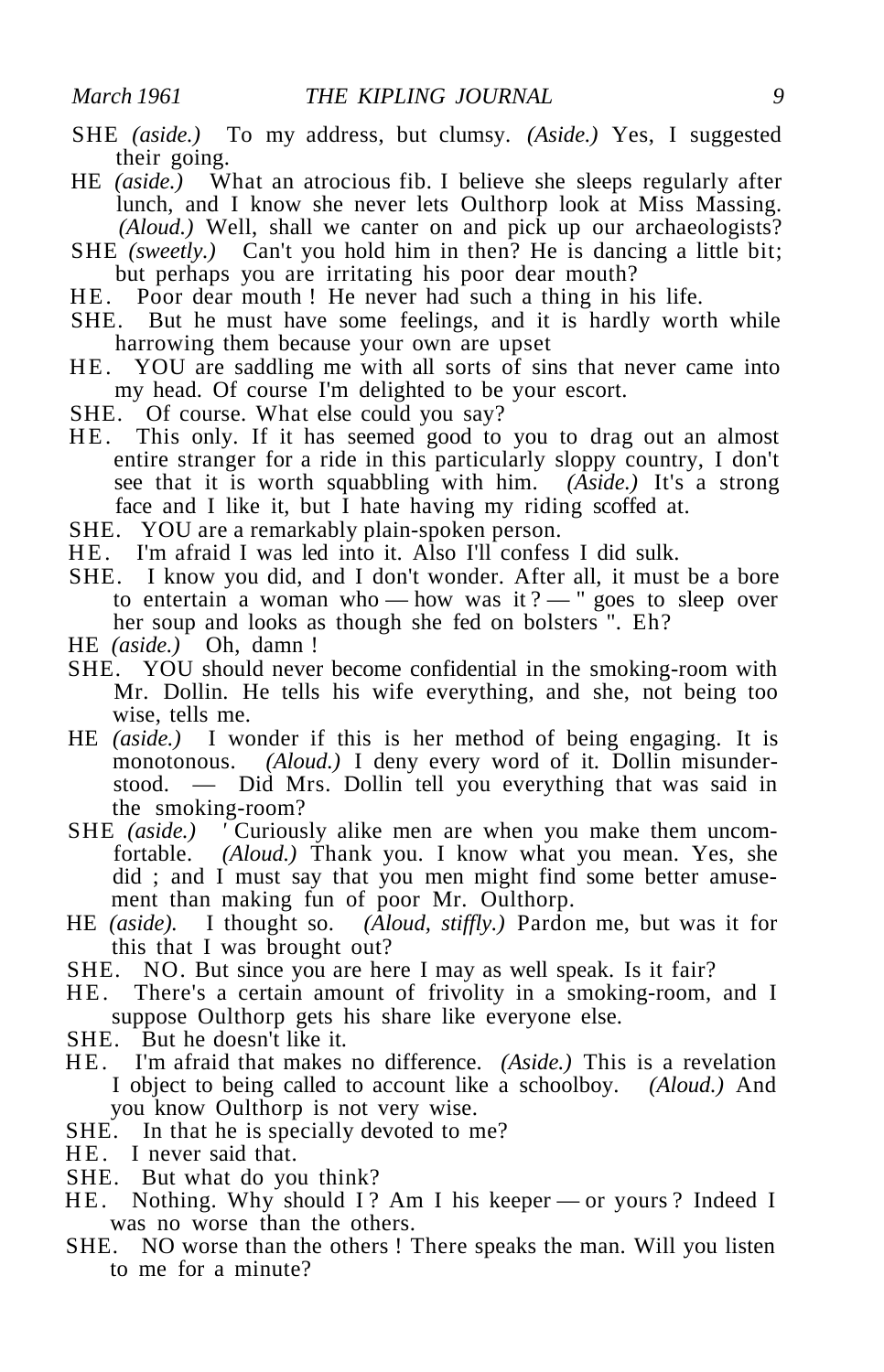- H E. It seems that I was invited to that end. *(Aside.)* If I sent my heel into the beast I know he'd bolt. ' Question is, could I pull him up this side of sunset. *(Aloud.)* Frankly, you know, I never understood what you saw in young Oulthorp — I mean what your object was in taking him up. As I said just now, he is not over wise, nor, for matter of that, very amusing.
- SHE *(after a pause.)* Have you ever been put on a pedestal and worshipped ?
- HE. NO.
- SHE. Have you ever known what it was to feel everything you said or did of more importance to one person than anything else in the world — to find yourself treated as absolutely perfect? —
- H E. Poor beggar! So bad as that, was he? *(Aside.)* 1 wonder if the beast would bolt. I don't like this talk.
- SHE. But have you?
- HE. N-no. Why should I?
- SHE. HOW can I tell? And have you ever found all that trust, all that belief, and all that adoration bore you beyond words?
- HE *(as his heel goes home).* Come round, you brute ! come round !
- SHE. And yet have you felt that you wouldn't give it up for anybody — that it was, somehow, a refuge from yourself, when you were afraid to think or remember? Can't you see? He believes in me absolutely.
- HE *(looking between his horse's ears).* Um !
- SHE (quickly.) Has he said anything ... in the smoking-room?
- HE. Certainly not. (Aside.) Dollin is a fool, but he has evidently sense enough not to tell everything.
- SHE. Then what do you mean ?
- HE. Let us look this thing in the face since you will insist on scolding me. Will you do young Oulthorp any good?
- SHE. I shall make a man of him at least.
- H E. I fancied Miss Massing was more than equal to that little business.
- SHE. She is at perfect liberty when I have finished.<br>HE. Which will be ?
- Which will be  $-$  ?
- SHE. When he goes of his own accord.
- HE. Have you the courage to wait for the end, then?
- SHE. I don't think you quite understand. He bores me horribly.
- HE. SO I am willing to believe.
- SHE. TOO good of you, I'm sure, to take the trouble .. . It is only because he thinks me sweet and perfect. It is not *(in a lour twice and slowly*) it is not — that — I care; I don't. But I shall do him no harm — indeed I shan't.
- HE. I have nothing to do with the affair.
- SHE. Yes ; you have. They'll listen to you for ever in the smokingroom. You have influence over them. Why can't you keep them amused, instead of helping to make fun of him? You tell them things  $- I$  know you do  $-$  for I hear of them from Mrs. Dollin.
- HE. *(aside).* 'Seems to me that Dollin is making a burial-service to be said over his own grave. *(aloud.)* I never understood it was my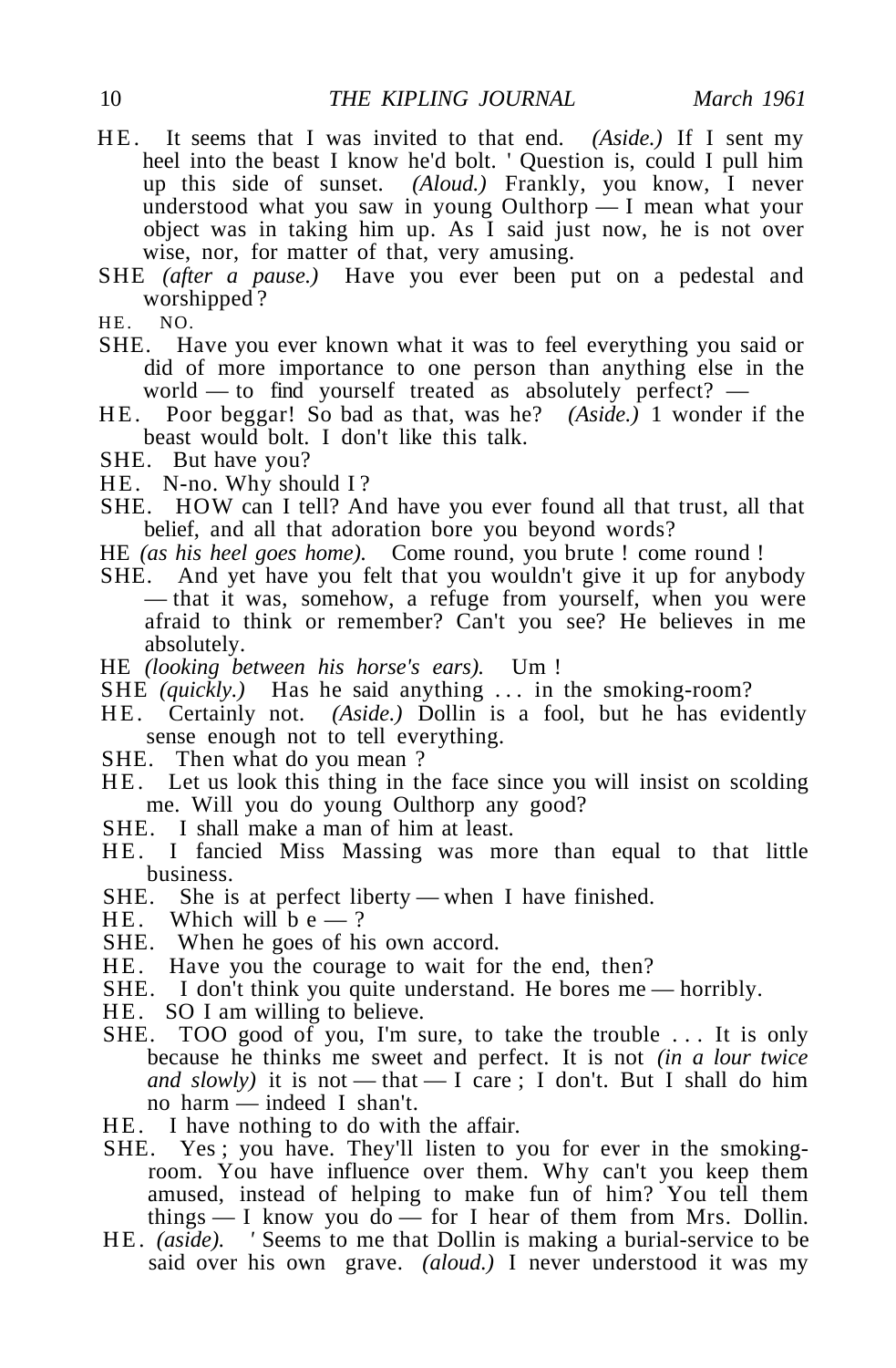mission to amuse a country-house for the sake of young Oulthorp. And, really, do you think that  $a - a -$  regard that cannot stand a little chaff now and thena little chaff now and

- SHE. Oh, it will go fast enough under any circumstances. Only only I don't want to lose it before I must.
- HE *(softly, looking at her).* Forgive me. I'm *so* sorry.
- SHE. DO I look like a woman who needs pity? Why should you give it me ? — I don't want it.
- HE. Because of what must have gone before.
- SHE. I don't know what you mean.
- HE. Don't you? Would you like me to explain?
- SHE. NO. But what do you mean?
- HE. Nothing. I ask no questions. Only, as a general rule, I imagine a woman does not take a deep interest in the blind adoration that a boy like Oulthorp gives — a boy for whom she does not care either — unless she has lost something much — much — more important . . . But perhaps you are the exception ?
- SHE. *(bowing her head).* That's enough. I am the rule . . . And now do you understand me?
- HE. Less than ever, to tell you the truth.
- SHE. Shall *I* tell you the truth for a change?
- HE. At your own risk. Remember I can guess at the outlines, and you may hate me because you have told me. *(aside).* I wonder if she tells everybody. ' Couldn't be, 'r else I should have heard something about her in the smoking-room. What a chin it is !
- SHE. Would you care if I hated you?
- HE. Not a bit. It might worry you a little. Well, tell me.
- SHE. *(after a pause).* It's it's difficult. There was and I couldn't help it — and I had my warnings — lots of women told me about him, and I knew that he wasn't to be trusted, and I knew that I was the only one who knew that. So I was sure of myself — and I was, you know. But I did care — everything, in every way. That was why, perhaps, it ended as it did. After seven years. My God, after seven years !
- HE. And what did you do?
- SHE. *(simply)*. Said " Fank' oo ", and went away smiling.
- HE. YOU!
- SHE. Yes, me ! Why shouldn't I? It was everything in the world to me. And when it finished I hadn't the heart to complain.
- HE. YOU don't look like a person who would be grateful for being treated in that way. And after?
- SHE. I continued to exist beautifully with variations.
- HE. Of what kind?
- SHE. Oh, pictures and the poor. 'Specially the poor. You can think sometimes if you sit alone painting. If you slumgullion you can't think. Many others have found out that trick, and the poor owe much to it. Then the boy — young Oulthorp came in, he was some sort of a rest. But I have found that I have a double brain that does its own thinking whatever I do. Did you ever find that?
- HE. *(incautiously).* Yes, worse luck.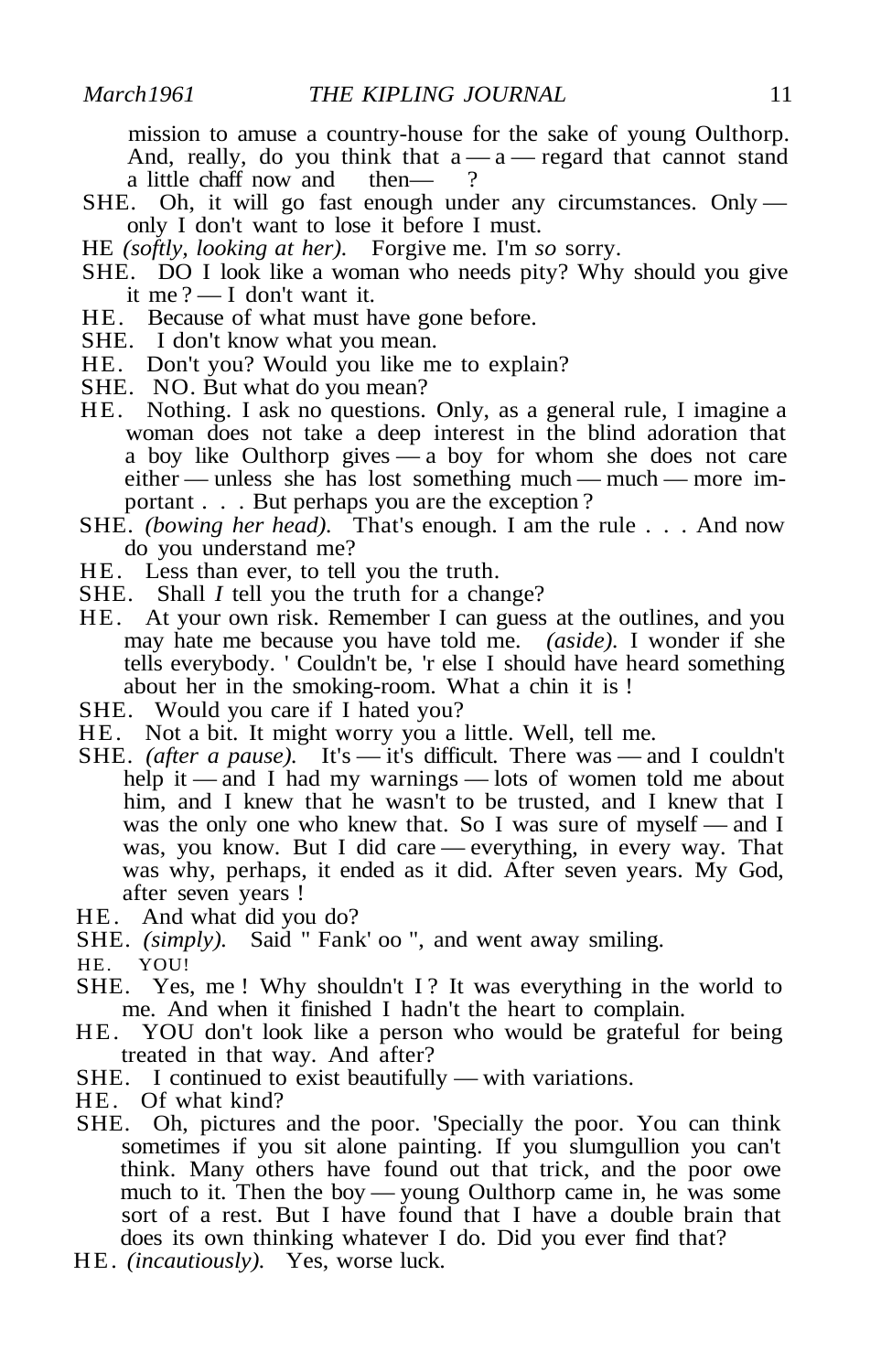- SHE. *(aside).* I knew the fire had gone over his face. *(aloud and very slowly) '* Pleasant, isn't it — to find all the sorrow, and all the sacrifice
- H E. *(hoarsely, looking into the fog).* There's no sacrifice. I'll swear there isn't.
- SHE. —*all* the sacrifice, the care and the tenderness, the forethought, the comprehension, and — and all the rest of it go for nothing just because one person has grown tired.
- HE. (with a shiver). For goodness' sake let's talk of something else.
- SHE. *(bitterly)*. What shall we talk about? Nice things pretty things ? Books and pictures and plays ? I'm quite ready. You begin.
- HE *(after a pause).* 'Don't think the conversation led up to nice things exactly.
- SHE. HOW strange ! Well?
- HE. Er does the does the pain last for ever ?
- SHE. I don't know. I've only had four years of it every day and all day long.
- HE *(feebly).* Not really?
- $SHE$ , If  $-$  if the other thing was real, this is. It begins when I wake and it ends when I sleep — and it begins again when I wake again.
- HE. HOW you must hate the man!
- SHE. Worse than that. I only hated a little in the beginning. Now I am beginning not to care. It's all over — all except the pain, and so, you see it's doubly worthless. Believe me, if he were to cross the road now under my feet, I shouldn't even turn my head to — Good God, what's that !

*A shepherd jumps into the road from a bank. Mickey Shies.*

- HE. Drop your hands; he's going to bolt ! Gone, by Jove ! Do I follow. SHE *(over her shoulder).* Yes. I can just hold him. Come along!
- Where does this road end?
- HE. 'London, if you go far enough. Can you take a pull at your brute?
- SHE. I'll try. *(leans over.)* No! Wait till a hill tires him. I'm not afraid. Who'd have thought it in a quiet steady .. . I believe I *shall* be afraid in a minute. Ow ! There goes my hair.
- HE. Shall I lean over and take a pull at him?
- SHE. *(gasping and pulling).* No ! 'Bring him down if you did. He's coming in  $-a$  — little — bit. Ouch ! That's better. Steady, Mickey darling. There's nothing to be afraid of. Softly, old man. *(pulls horse into a canter.)* I didn't like that.
- HE. Which? The man that appeared?
- SHE. NO. Trying to ride away from myself. We might have ended in a quarry.
- HE. It was the other beast behind him that drove Mickey mad. The best of horses get excited sometimes. By the way, have I to go back and pick up hairpins?
- SHE. Poor thing— no. I'll bundle it up under my cap somehow with the few that remain to me. *(aside.)* This man is a man. *(aloud.)* I wish people wouldn't pop up so suddenly.
- HE. He came just in time to show how little you cared.
- SHE. NO, that was Mickey's fault.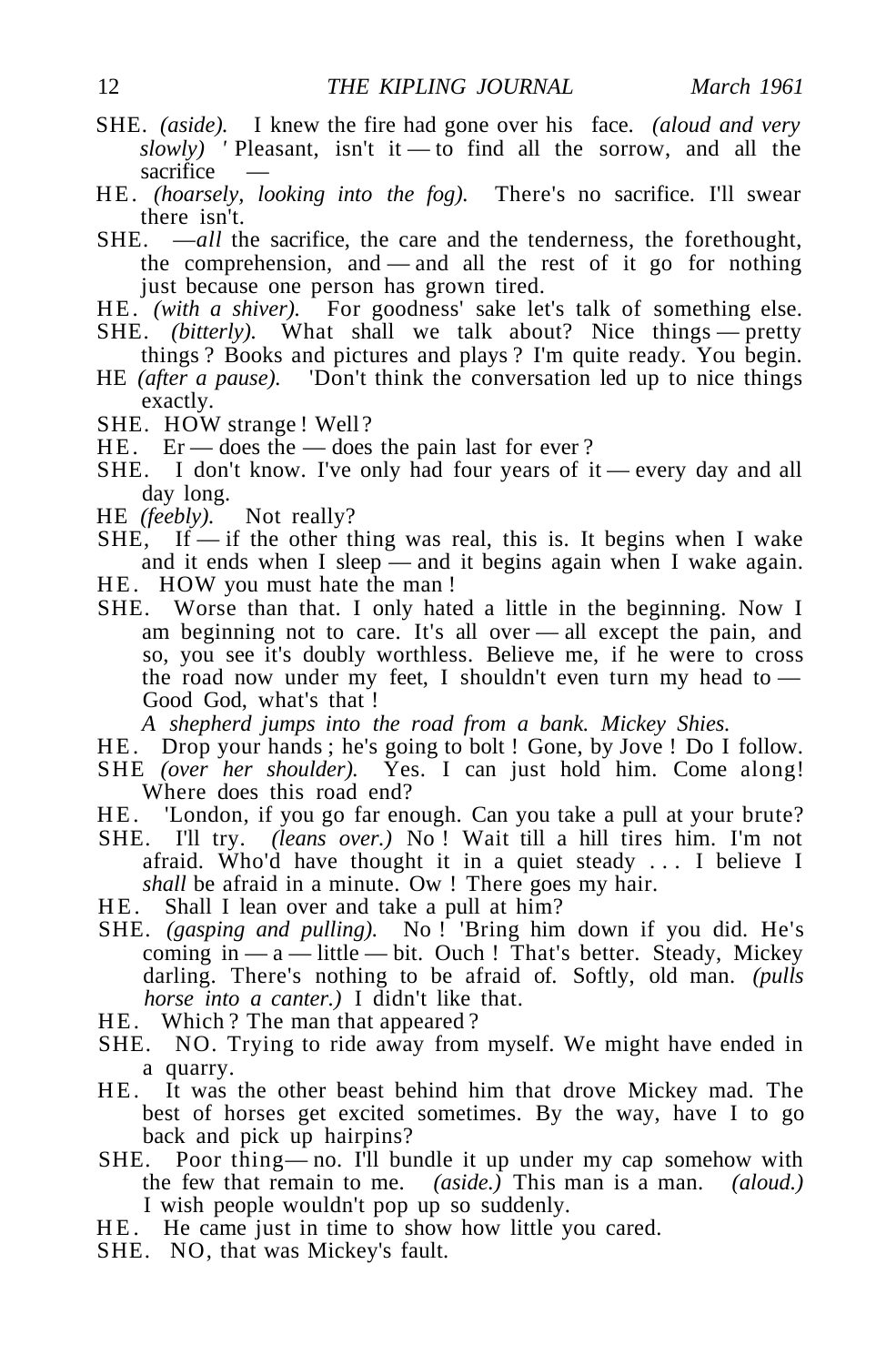- HE. Even if you caught Mickey short by the head and drove your spur into him.
- SHE. I deny the spur. The other thing may be. *(Watching his face.)* It seems to please you, somehow.
- HE. NO I don't think so. But you *do* care for that man even now? SHE. Yes.
- HE. In spite of everything?
- SHE. In spite of everything yes.
- HE. Good Lord !
- SHE. I don't think He has anything to do with it. He doesn't even help to forget. He leaves that to the Bambino.
- HE. That reminds me. Since we have gone so far, I shouldn't build too much on young Oulthorp's absolute devotion.
- SHE. What do you mean? Julia Massing?
- HE. Yes, I think so.
- SHE *(absently).* Little Har! He's like you, though.
- HE. Why? *I* never adored you.
- SHE. NO, but you have Hed to someone else. I am certain of it.
- HE. And if I did, what have you gained by keeping faith?
- SHE. Seven years of life at least. I am only paying for them now.
- HE. IS the price too high are you sorry?
- SHE. Yes, I am sorry bitterly sorry that I ever knew him. There's no dignity of tragedy to console me. I am sorry, and I laugh at myself for being sorry.
- HE. But if you had the chance over again what would you do ?
- SHE. Why do you ask why do you want to find out? So that you may measure another woman's pain by mine ; because you have treated some woman as —. Is that it?
- HE. *I*—I don't know.
- SHE. But I do. *(Edging in towards him.)* Look at me. Even I even I am Beatrice ! That line at the corner of the eyes comes from crying — doctors will tell you so — crying till there are no more tears to cry. That little horseshoe in the forehead — now considered fascinating — comes from lying staring wide awake without shutting your eyes, night after night, thinking, thinking, thinking everything over again from the beginning. You can get that mark for life after three nights' pain. I have it. Those are the outward and visible signs — some of them. The mouth, too — *(leaning to the off side).*
- HE *(dully).* Yes, I see.
- SHE. YOU don't. All you are thinking of is —
- HE. God forbid !
- SHE *(leaning further).* My dear sir, it would be quite enough if I *(softening)* gave permission.
- HE. NO, thank you. Not this dance.
- SHE *(resettling herself in her saddle).* Then I believe you do care for her.
- HE *(aside).* A chance missed. *(Aloud.)* Pooh ! that's no proof. But you needn't continue your explanation.
- SHE. I could say such a lot if I chose.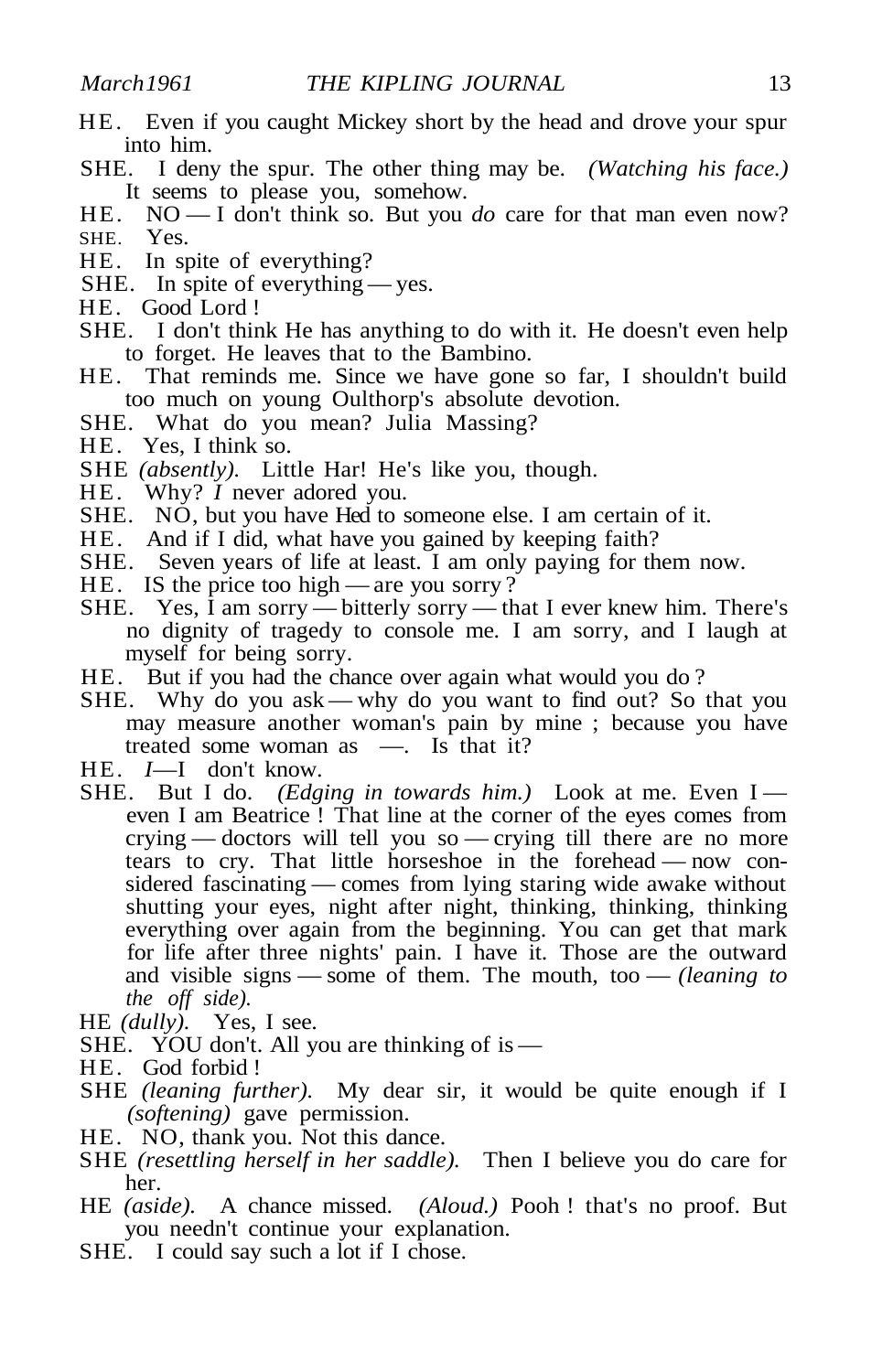- HE *(leading towards the cliff's edge).* Go on, then. You were talking about mental symptoms.
- SHE. I was, but I won't go on. *(Aside, to herself.)* It seems to me that the fog or something is seriously affecting your brain, dear. Never mind. Dinner at eight, two gongs, and a fat man to take me in. Let us be thankful, O Civilisation, for all thy mercies.
- HE. I want you to, though.
- SHE. Then I will. *(Aside.)* You will have it, and I would have let you off because you understood — a little. *(Aloud.)* There are one thousand different ways of going to perdition. She will probably choose the nine hundred and ninety-nine that I have not taken. And it will be your fault. She may even bless you later for setting her on one of those roads. Does that hurt sufficiently?
- HE. I have known pleasanter things. Well?
- SHE. There's no more to say. You can hurt yourself better than I can hurt you. How long was your affair for ?
- HE. Five years.
- SHE. Who ended it ?
- HE. It ended itself.
- SHE. Sweet child of nature ! That wrought *my* only woe. In other words, it was your vanity — as it was his.
- HE *(aside.)* My turn now. *(Aloud.)* Perhaps your friend got tired.
- SHE. It is very possible. I was everything and more than everything. Now I am nothing, and less than nothing. But *I* never cheated in word or deed.
- HE. Did he, then?
- SHE. I was thinking of *her.*
- HE *(wincing).* I can do my own thinking there, thank you.
- SHE. I fancied from your invitation you wanted an assistant.
- HE. Good heavens ! What is the use of two rats in a burning bucket biting at each other? Let's swear eternal peace.
- SHE. Because you are getting hurt eh? I am hurt day after day, hour after hour, minute after minute — but you only while you are talking to me — because you're a man, and therefore a coward.
- HE. And therefore a coward. It's a consoling knowledge. *(He edges horse towards cliff's edge.)*
- SHE. Doesn't it make you want to swear at me?
- HE *(reining up and looking at the beach below).* No. Anything but that just now. Can you see down there, through the fog?
- SHE. Yes ! It's a remarkably pretty view. *(Sees* Oulthorp *and* Miss Massing, *side by side.)* Aah !
- HE. SO much for Norman ruins.
- SHE. Thank you. So one of them thinks. But what a finished liar Oulthorp must be. If he had only spoken the truth. *(To herself.)* Why, only today . . .
- HE. I daresay he had a natural hesitation about approaching you on the subject.
- SHE. He didn't understand. *(Critically and peering down.)* He is kissing Julia Massing.
- HE. Why not?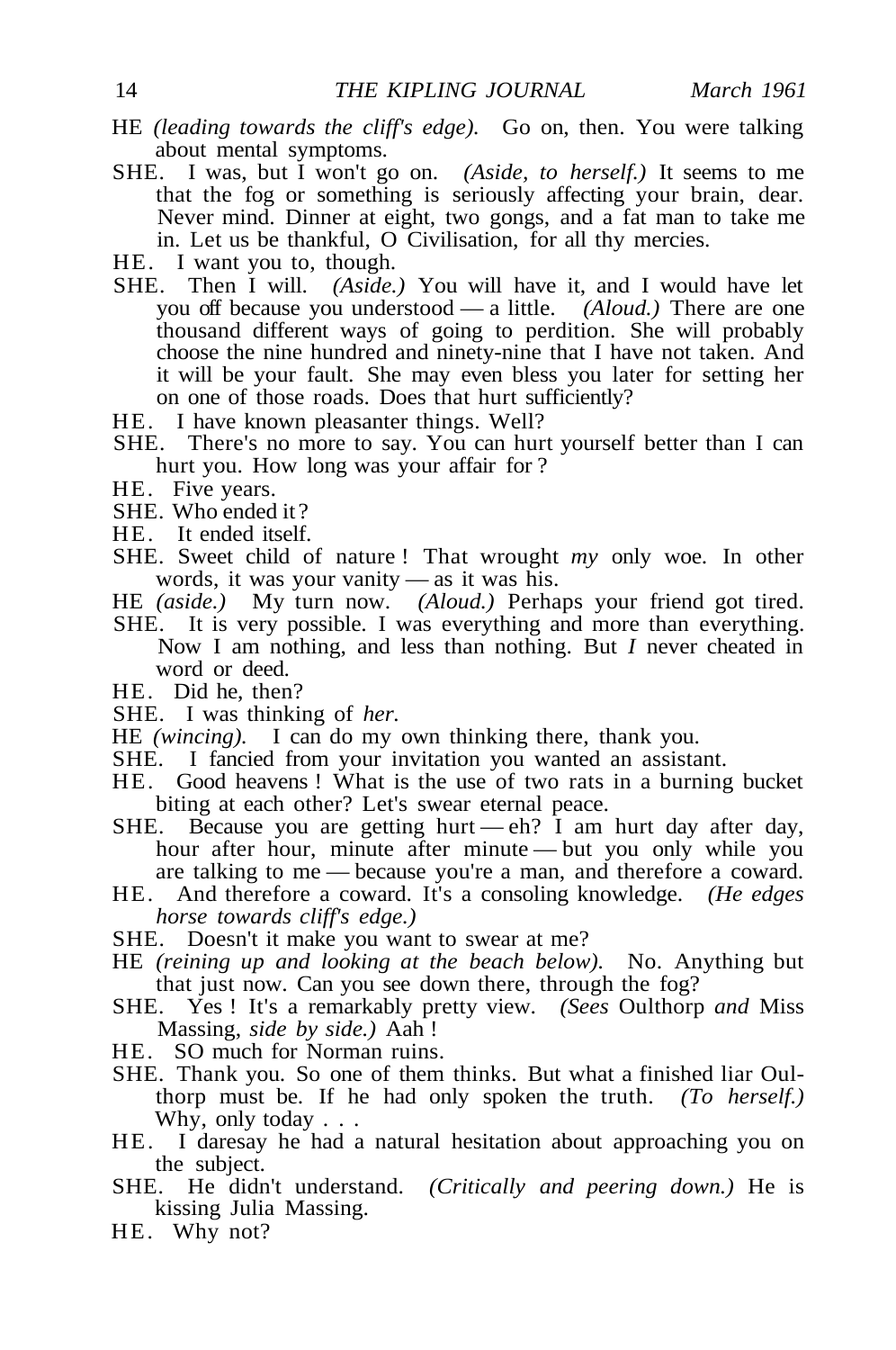- SHE. Why not, indeed? At this very moment, by the light of the knowledge you taught her, *she* may be— *(his horse plunges away from the cliff).*
- HE *(administering correction with the crop).* That engagement will be given out tonight, in their faces, and announced at breakfast tomorrow. You'll have to congratulate him.
- SHE. If you had only kept the smoking-room amused, I might have had three days more of Oulthorp's " eternal devotion ". That's all.
- HE. Remember, I only came into your councils this afternoon----late.
- SHE. And we have done each other an immense amount of good since?
- HE. We have sympathised at least.
- SHE *(throat-note in voice).* There's nothing like sympathy—-holy sympathy, is there?
- HE. Nothing. Especially when one is in real trouble.
- SHE. 'SO sweet, when a man lays his hand on yours quite by accident— and says that he is prepared to sympathise with you to any extent —
- HE. Ho! ho! They do that, too.
- SHE. YOU know. And the next minute you find that the hand has become an arm, and you are standing with your back to the mantelpiece spitting " Sir-r ! " like an angry pussy-cat, and asking what in the world he means. For comprehension and disinterestedness, give me the sympathy of a man.
- HE *(tenderly)*. All the same I am sorry for you dear.
- SHE. I didn't catch the last word. I'll believe the others.
- HE. That's enough, then. I am sorry.
- SHE. Because you see in me the best possible result of what you may have done to *her* ; and you don't like it? Sorrow? What use is sorrow to me? If all the hosts of Heaven came down and said they were sorry for me, I could only give them tea, and tell them that they bored me. They should have set things right in the beginning.
- HE. Blame the poor little cherubs, of course ! I thought you were more honest than that!
- SHE. I am only talking nonsense you know what I mean. We have no right to complain. But we do.
- HE. It takes a great deal to make people understand that if they break the Tables of Stone the pieces cut their feet.
- SHE. And then they find out that they mustn't show the pain. It isn't pretty, and it doesn't amuse drawing-rooms. If it did, I should be happy to scream for hours like a steam-engine.
- HE. Which reminds me by way of stoking— I wonder what there'll be for dinner tonight.
- SHE. The first and the last dish is Mr. Warbstow, who explains to us that we attach too much importance to the Deity. I yawn.
- HE. Mrs. Deeley has a gift for collecting queer people at her troughs.
- SHE. And none queerer than our two sweet selves. Fancy her face if she could listen now !
- HE. She would be truly grieved. Don't you think we might try to change the conversation ?
- SHE. I forgot. I have my punishment here now and yours comes later.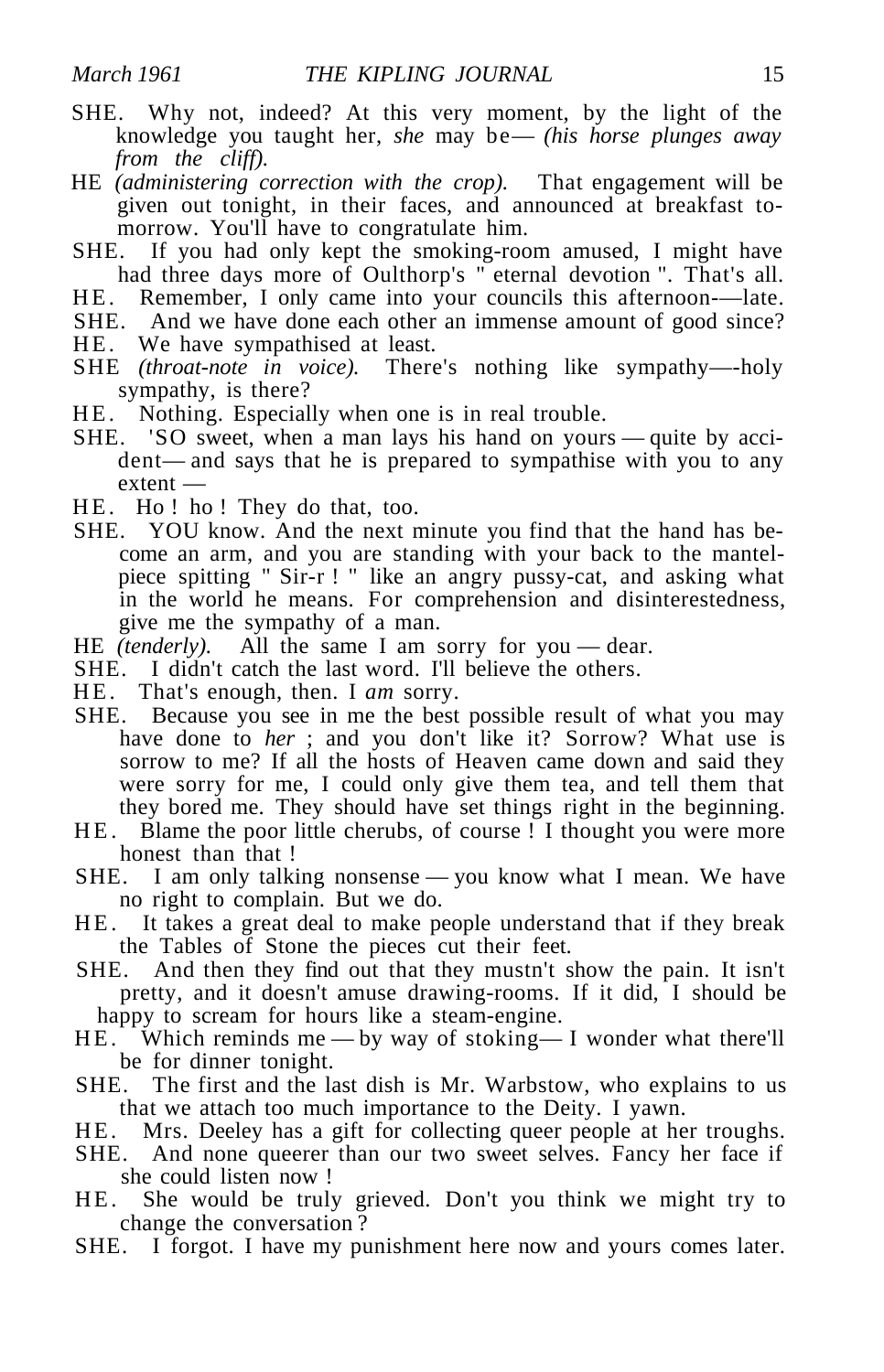Very well. What shall we talk about? The fog?

- HE *(after a pause).* I don't see why you should be so certain of your luck. I am punished too.
- SHE. Only a little— for just as long as you are talking to me. Wait the hereafter.
- HE *(wiping his forehead).* But surely I am punished now. If I had killed anyone it couldn't be worse.
- SHE. Killing's nothing. You may have done exactly the opposite. In which case, your torment will be heavier. Think of it for a minute,
- I was killed : and I am not grateful to the man who killed me. *She* may thank you yet for waking her to life. Does that hurt enough?
- HE. Enough to pay for all.
- SHE. Not unless you keep on thinking. One spasm of agony does not pay. You must think.
- $HE.$   $\dot{I}$  I dare not.
- SHE. Exactly. I dare because I must. You don't because you have other things to da. Therefore you will be dealt with later. As my murderer will be.
- HE. HOW do you know?
- SHE. I don't and to tell the truth I don't care as far as you're concerned.
- HE. I know you don't, but you needn't have said so.
- SHE. What mercy do you deserve? If you suffer as you say you do so much the better for you. Oh, dear God ! if I could believe that *he* felt for one little minute only a tithe of what I feel every hour I'd die contented.
- HE. Have you never tried to go through the door then?
- SHE. Once. A year ago.
- HE. HOW?
- SHE. The silver cigarette-case and the graduated tubes, of course. Is there any other way? And — and when I had sat down — I was in that old black frock you spilt some coffee over the other night -— I — I thought, when it would be all over, of a hand keeping me down in the chair, and saying — " Think. Go on thinking, dear. There's all eternity to think in ". So it seemed to me I should gain nothing.
- HE. An eternity of sitting still in a comfortable chair and thinking.
- SHE. That was only my notion. We're told that God's mercies are infinite. There may be more horrible tortures.
- HE. Which be they?
- SHE. For you? Oh, watching her perhaps. I don't think anything could make me do more than giggle. My punishment is now — now — now ! Here, at the Deeleys' and anywhere else, and the only pauses allowed are like the vinegar to give me fresh strength to feel. It's cruel.
- HE *(laughing).* Wages o' sin, mum, wages o' sin.
- SHE. It's not fair. If the wages were death I'd have claimed them long  $ago - long ago$ .
- H E. On the strict understanding that you went to sleep immediately afterwards. Isn't that a little cowardly?
- SHE. O help me ! Am I to endure for ever?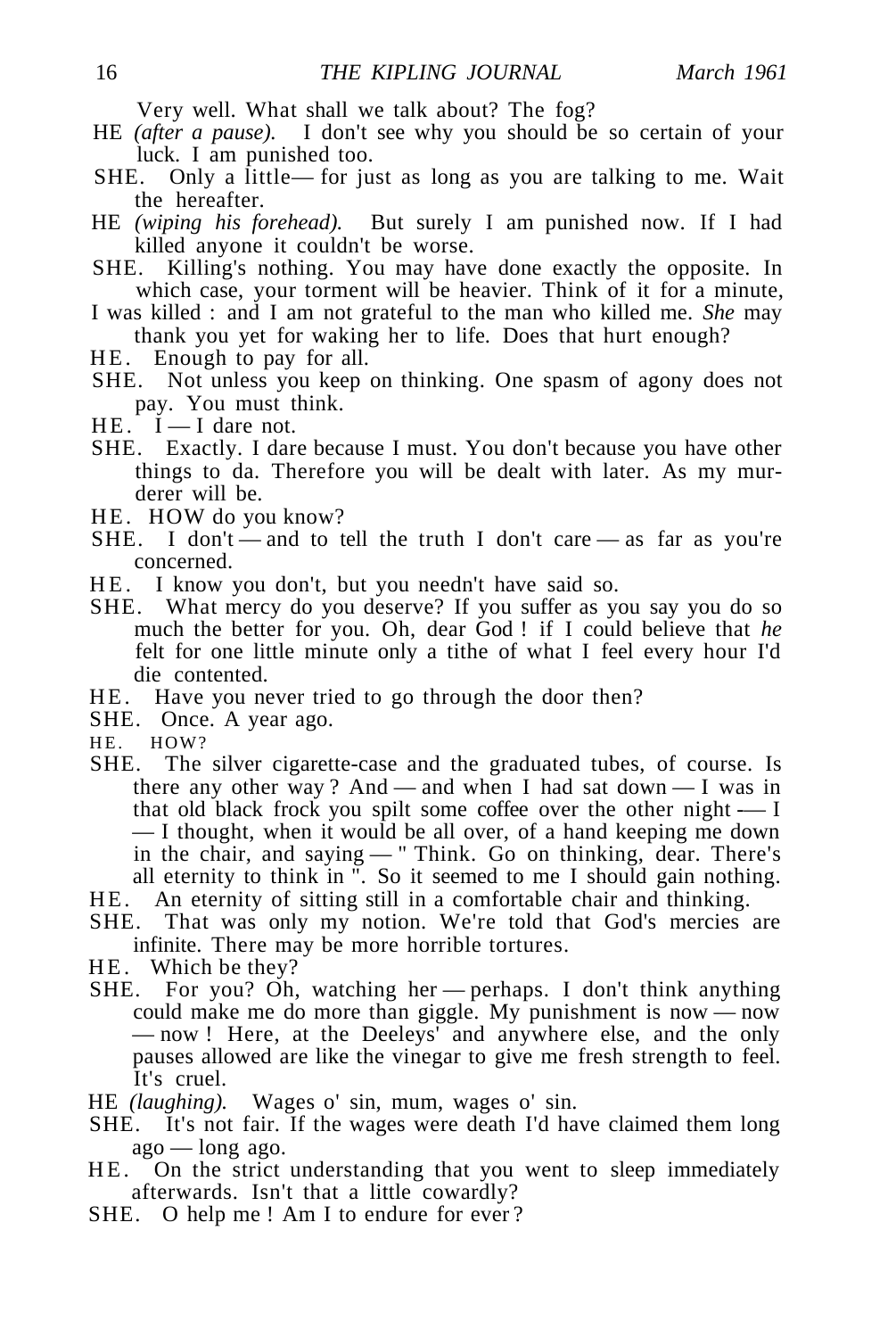- HE. AS long as the Law endures. You have given me the same comfort, and — it's very cold. *(A long pause, during which he watches her face.)*
- SHE *(dropping right hand on the pommel-head).* Let's protest. Let's rebel !
- HE. Against what, and which, and how?
- SHE. Everything that makes us what we are. Lost faith  $-$  lost hope  $$ lost belief — and — and all the rest.
- HE. Then isn't there anything to pick out of the wreck?
- SHE. If you give everything nothing remains.
- HE. Are you so sure?
- SHE. AS sure as you are.
- $HE.$  Every moment tells me that  $I$  am not sure.
- SHE *(aside).* How like a man. *(Aloud)* That is the last five moments — only a little feeling born of pique and longing for the impossible.
- HE. It is more. I am certain of it. All things have their first five minutes though they go on for centuries—
- SHE *(aside).* It grows amusing. He is almost interesting.
- HE. —— We both stand at the same starting-point; we have gone through the same fire. Doesn't it draw us together?
- SHE *(with a little laugh)*. How ; in what ? In that we have both come out on the other side with the life burnt out. The sympathy of cinders? Too late, it is all too late.
- HE. I don't believe it's possible to suffer for *(Mickey shies violently and disappears into the fog).* What's that — where have you gone to?
- SHE *(from the fog).* A gipsy fire, I think. Burned out. What a stupid horse; he must have seen that a dozen times.
- H E. The fog made it look large. Come back *(voice rising),* Oh, come back to me, little woman !
- SHE. I never came. How can I come back?
- HE. Then come now.
- SHE. Mickey's 'fraid.
- HE. Cut his soul out !
- SHE. And make him happier than myself. No *(To horse.)* Come along, Mickey. There's nothing to be scared at. Only ashes, little white ashes. *(Cantering through the fog ; leaning off side and holding out her hand.*) I am so tired, so tired — and I am here.
- HE *(taking her hand and dropping it).* 'No use. It doesn't bite.
- SHE. I thought it wouldn't, and now I know. All things are finished, there is no more fire, no more life, only the pretending, and the pain, that is all. This is part of the punishment. God help us both.
- HE. He can't. But I hoped somehow that we might pick up some pieces sometime.
- SHE. We could, if you could tell me one oath that I have not heard from *his* lips, or I could give you one promise that you had not heard from hers. And yet you were prepared to risk it ?
- *HE.* I am still because you understand.
- SHE. I think I understand too well. But you shall enlighten me. Suppose, for a minute, that you really love me.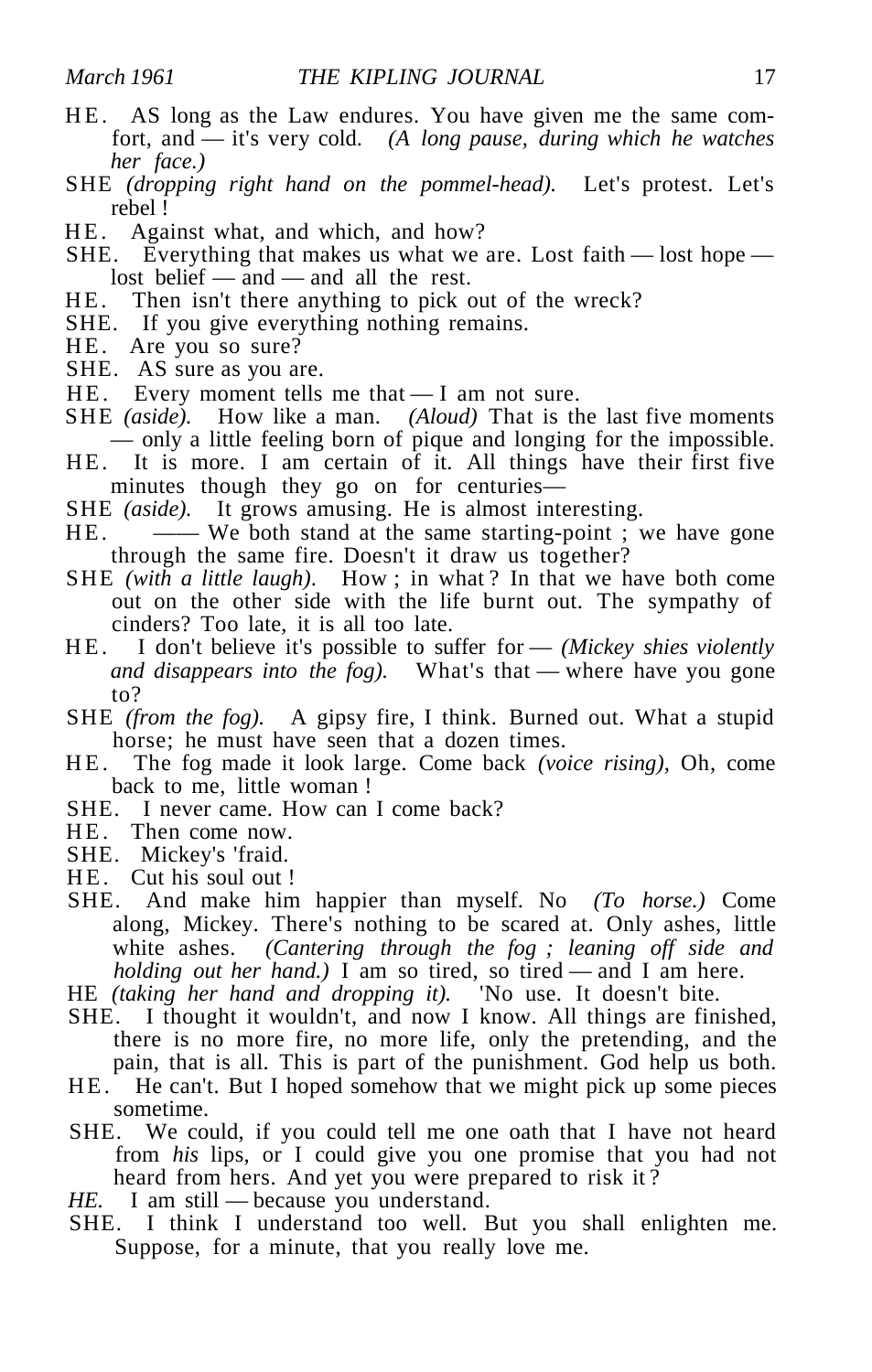- HE. I have supposed that for some minutes already.
- SHE. Then say it in a loud and cheerful voice. Can you?
- HE. Yes. I love you.
- SHE *(quietly)*. Do you know anything of the state of Mickey's hocks? *(Aside.)* I know if you put your hand behind the cantle he rears on end.
- HE. Damn Mickey's hocks !
- SHE. NO, something quite different. *(Puts hand behind cantle Mickey rears.*) Now recant quickly. Swear by the holiest thing you know — swear by *her* life — up, Mickey ! — that you'd let me and this dear beast — doesn't he stand up beautifully and snort ? drown or die, if you could get her back for half a minute. Quick ! recant, or I'll pull Mickey over backwards.
- HE *(wearily).* Let him down. You needn't have thrown in the circus. It's true.
- SHE. By Her life, is it true?
- HE. By Her life.
- SHE *(as Mickey drops on his forelegs).* Then you are —
- HE. I am what I am. For pity's sake, let me be. Let's go back. (Oulthorp *and* Miss Massing *trot past in the fog.)*
- SHE. Very good. Keep behind these two and contemplate the rewards of virtue. We'll go slowly in order that we may appreciate the things we have lost.
- HE. Indeed we won't. We're going to ride as fast as we can.
- SHE. YOU have no spur ?
- HE. He'll answer to the whip, and you can rowel enough for both. Take him up and we'll go.

*(They go.)*

- SHE. We mustn't turn into the Deeleys' grounds at this rate. Pull up, and I promise not to say another word till we get in.
- HE. On your honour?
- SHE. YOU swear by strange gods yes, if it will please you.

*(She keeps the promise till they are coming up the carriage-drive.)*

SHE. Oh, the girls have been singing all the afternoon. I wish I'd stayed in to assist. Listen !

*(They rein up by the shrubbery.)*

*(Contralto Voice from the music-room; piano and violin accompaniment.)*

*"* I am lost to faith, I am lost to hope,

I am lost to all that should make me fain —

I have lost my way in the light of day,

God send that I find it soon again !"

HE *(taking her hand).* Then there is one chance after all?

SHE. NO ; *(aside.)* you threw it away by the fire. *(aloud.)* Listen for the next verse. I know the song. It's a new setting.

VOICE. " The sun went down an hour ago,

I wonder if I face toward home.

How shall I find it now night is come —

Now night is come !"

SHE *(Dropping from her horse)*. Think! And — go on thinking.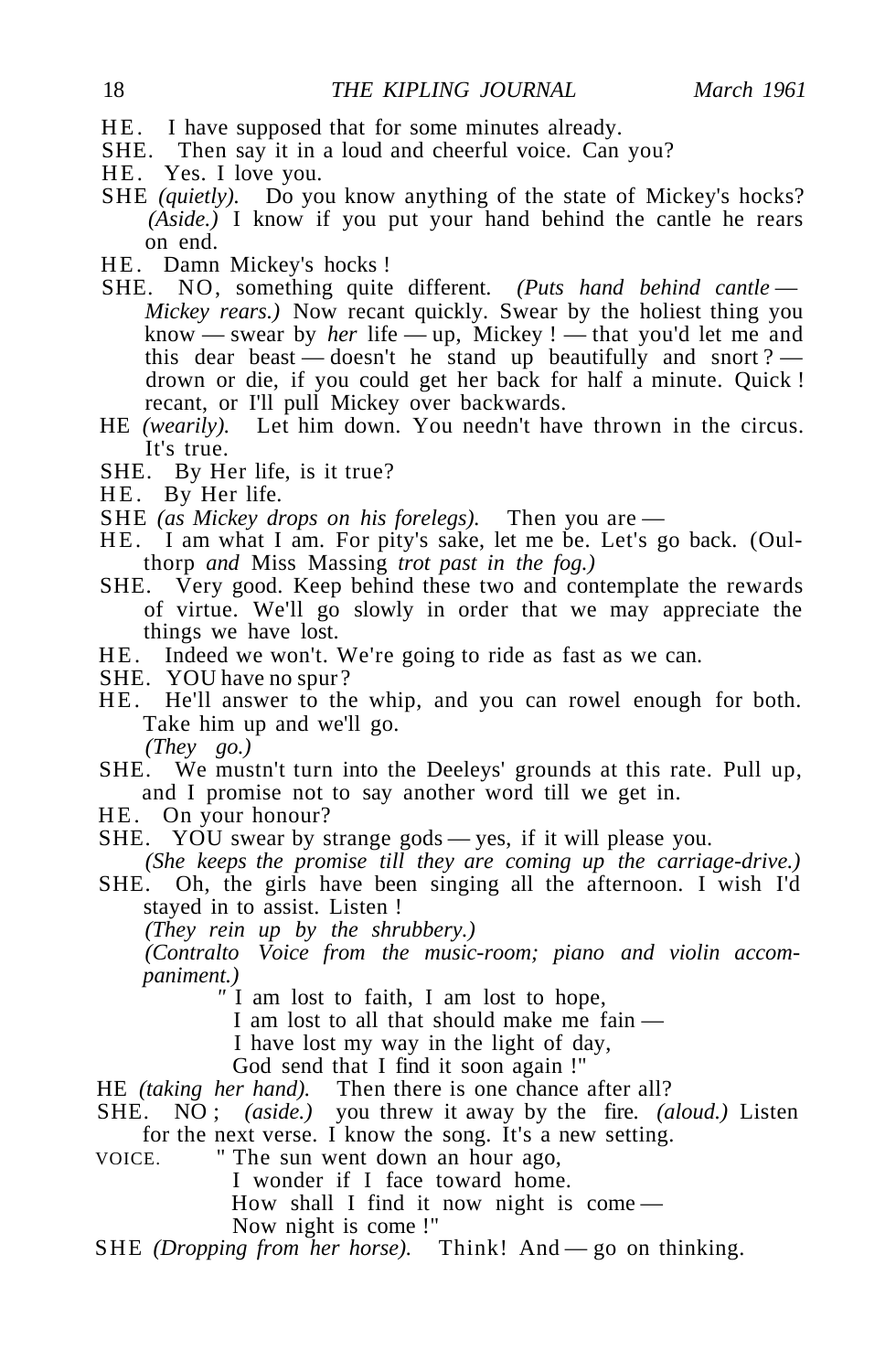### **"THE UNFADING GENIUS OF RUDYARD KIPLING"**

**by Lord Birkett, P.C.**

*The Kipling Society Luncheon: Speech by Lord Birkett of Ulverston, October 18th, 1960.*

**MR.** PRESIDENT, LADIES AND GENTLEMEN,<br>My first duty must be to acknowledge the honour of being invited<br>And in the Minimum Section of the content of the idea to this Luncheon of the Kipling Society, and of being entrusted with this toast which commemorates the great name of Rudyard Kipling and his imperishable contribution to English Literature.

You may remember that when that great scholar and poet A. E. Housman delivered the Leslie Stephen Memorial Lecture at the University of Cambridge, he expressly disavowed any claim to the title of literary critic, and added that of all the gifts in Heaven's Treasury the gift of literary criticism was the one that was most rarely bestowed. I would respectfully adopt his language with much more reason for my modesty.

Ladies and Gentlemen, we are met for the single purpose of doing such honour as lies in our power to the name and memory of Rudyard Kipling, who was described by the Poet Laureate, Robert Bridges, in 1916 as " the greatest living genius that we have " ; and I am glad to think that in 1960 I can pay my humble tribute in my own way. I am sure that no critical estimate of the life and work of Kipling is expected at a function of this kind, and the tribute I wish to pay in the short time that I shall address you, is a personal one, though I expect that I shall speak for many that are present here today.

Much of the very best work of Kipling was done when I was young and impressionable. I was fourteen for example when I first read " Recessional ", and in that North Country town where I was born, I well remember walking the Furnace fells declaiming with a kind of ecstasy —

> God of our Fathers known of old, Lord of our far-flung battle line, Beneath whose awful hand we hold Dominion over palm and pine, Lord God of Hosts be with us yet, Lest we forget, Lest we forget.

It happened to be the time when I was forming that love of words that became one of the chief pleasures of my life. It was also the time when I was becoming acquainted with that great well of English undefiled— the Authorised Version of the Bible. Rudyard Kipling in " Recessional " was clearly a great lover of words and a great lover of the Authorised Version. He himself has said "A word should fall into its place like a bell in a full chime ", and his complete mastery of phrase and cadence was derived in some measure from the cadences of **the Authorised** Version. Kipling knew as a writer that all words have a life of their own, even a magic of their own, and he became like Shake-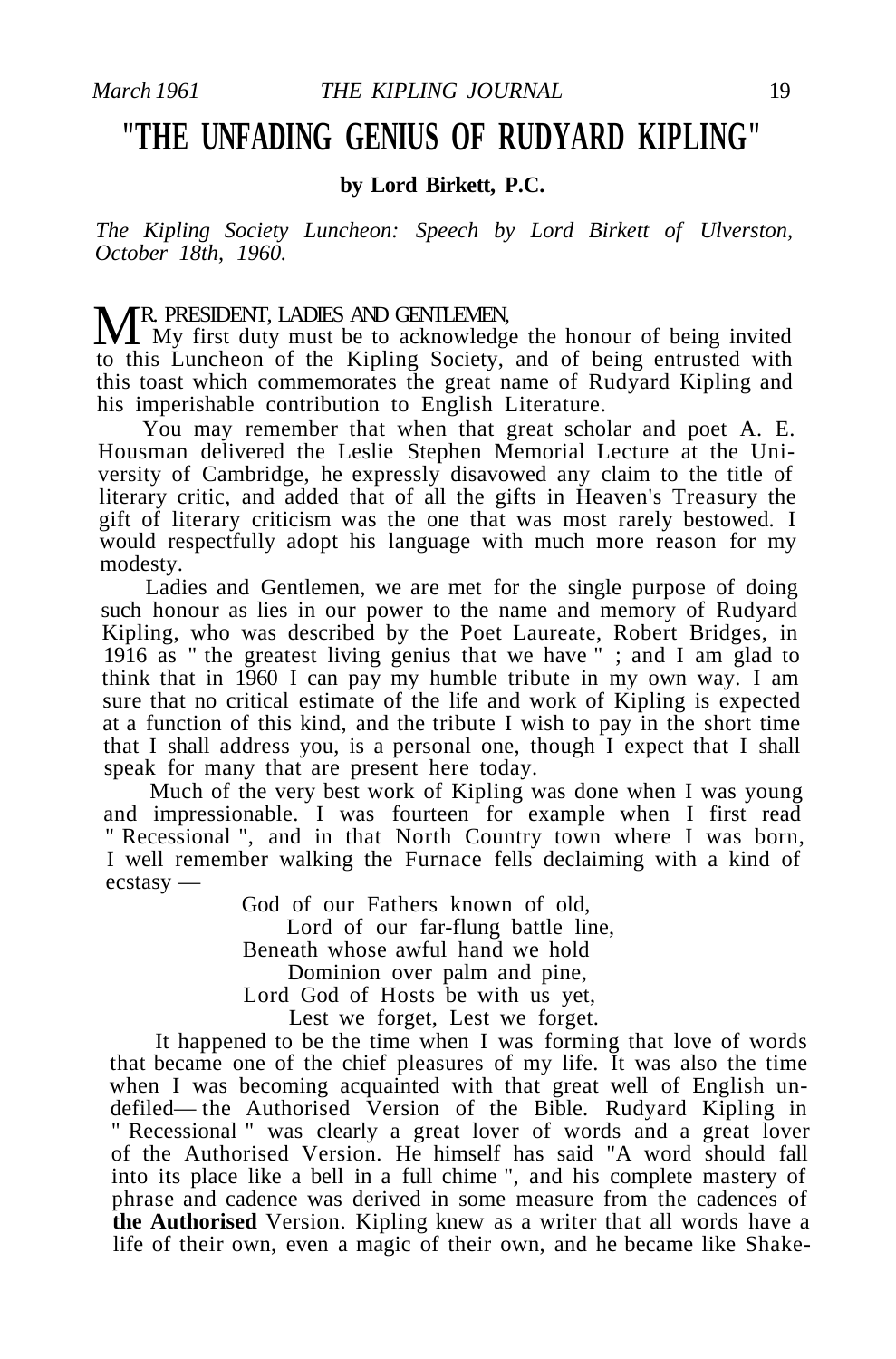speare and Chaucer before him, a master of words and by his inspired use of words he added to the vigour and the life of our English tongue. " The right choice of words " said Caesar " is the fountain head of eloquence " ; but Kipling had a further gift to add to his superb choice of words. He knew the magical effects that could be produced by putting the choice words in the right order, and we are told that he would declaim a paragraph or chant a poem until he was satisfied that the sentences had the rhythm and the cadences he wanted. This is really the great secret of every line and verse in " Recessional " which Kipling ranked so high among his verses. Some verses are almost a paraphrase of passages from the Bible, as for example —

" The tumult and the shouting dies

The Captains and the Kings depart ;

Still stands Thine ancient sacrifice

An humble and a contrite heart

Lord God of Hosts be with us yet,

Lest we forget, Lest we forget.

Let me add one further word on the personal note. When I was sixteen " Stalky & Co." appeared, and for me, even then, the most memorable part of the book was the poetical dedication by way of Preface. It has been in my heart and mind for over fifty years as the most beautiful tribute ever paid by an Old Boy to **the** masters of **his** school. It is also a wonderful commemoration of Benefactors which can be used in praise of all those who have contributed to the life of the world and its advancement. Just as the Bible was the inspiration for " Recessional " so the "Apocrypha ", and particularly the Book of Ecclesiasticus was the inspiration for the Preface to Stalky & Co. **The** wonderful choice of words and their arrangement can be found in every line of every verse.

> " Let us now praise famous men, Men of little showing, For their work continueth And their work continueth Broad and deep continueth Greater than their knowing.

There are as you know many stanzas but I will quote only two of them to illustrate the power of words and the ideals of Kipling.

> Out of Egypt unto Troy Over Himalaya Far and sure the bands have gone Hy-Brazil and Babylon, Islands of the Southern Run And cities of Cathaia.

Each degree of latitude Strung about creation Seeth one or more of us Of one muster all of us, Diligent in that he does Keen in his vocation.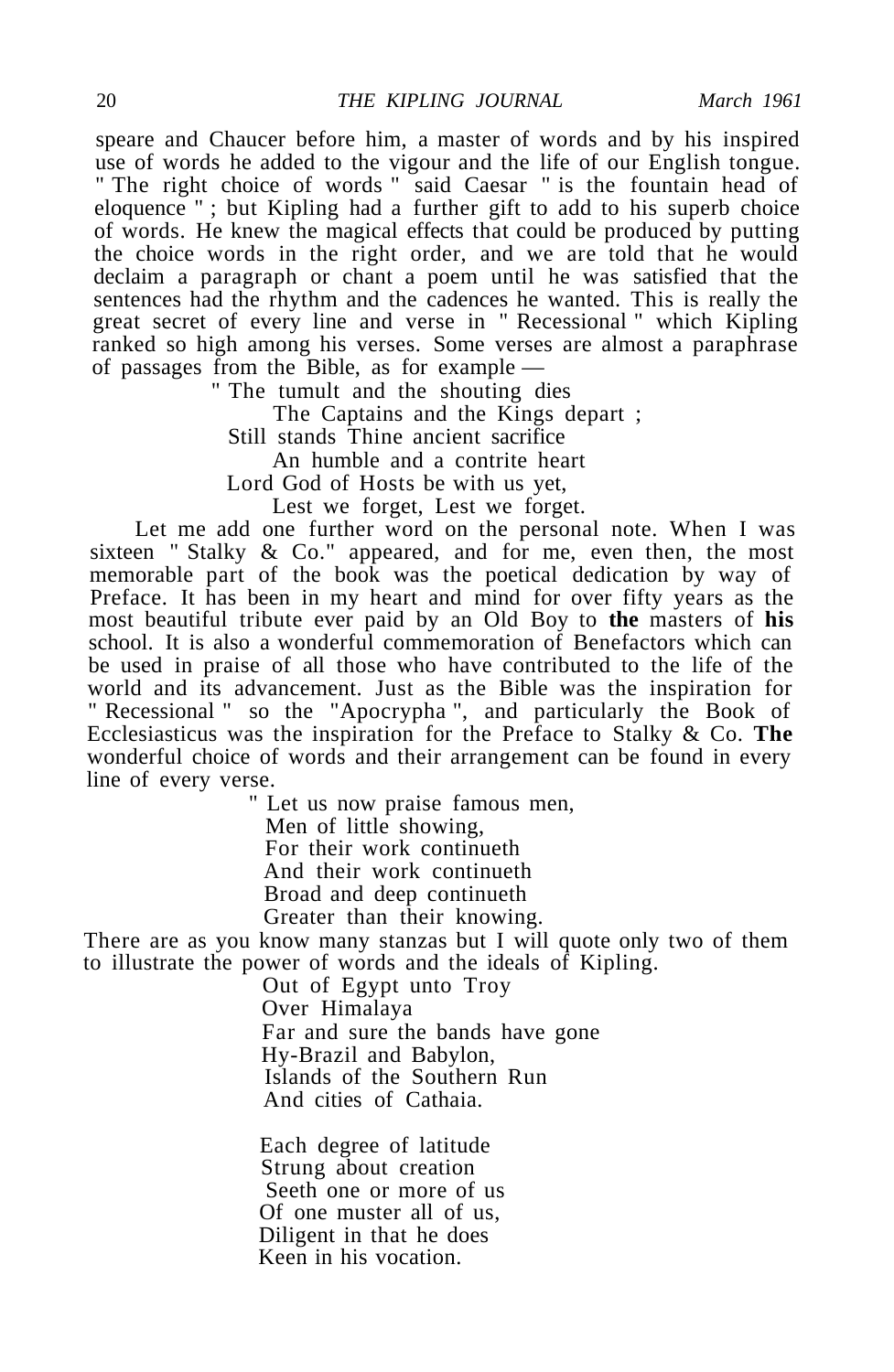I must not spend more time on this personal note because I want to say a word or two about Kipling's lasting contribution to our literature. The wording of this toast speaks of " the Unfading Genius of Rudyard Kipling " and in the deepest sense that is undoubtedly true ; but literary reputations are made by public opinion in succeeding generations. There comes a moment when the reputation is fixed for ever. The work has stood the test of time and the sentence of the world has been delivered. Boswell and his Life of Johnson, Laurence Sterne and Tristram Shandy, Milton and Paradise Lost, Bacon and the Essays, Gibbon and the Decline and Fall, Bunyan and The Pilgrim's Progress — they are all illustrations of men and books that have gained a kind of immortality. It is really too early to make a final pronouncement of that kind on the work of Rudyard Kipling. After all it is scarcely a quarter of a century since he died and where final judgments are passed on literary reputations, twenty-five years is a very short time indeed. It may be that " Kim " or the "Just So Stories " will receive what I have called the sentence of the world, but the controversies that his work raised in his day are still remembered and time must pass for the clear unbiased final judgment. Kipling took the world by storm when he was 22 years old with his "" Plain Tales from the Hills ". Dickens had done the same thing at about the same age with the publication of the " Pickwick Papers "; and Kipling and Dickens had this in common that at twentytwo they wrote as well as ever they did throughout their subsequent careers. They were born writers, but Kipling's tales of Simla, the Anglo-Indian tales and the tales of native India brought him such fame that they have tended to colour the whole of his subsequent career and not always to his advantage. What is so often overlooked is that Kipling was at all times a man of letters.

He was not a professional soldier or a great engineer or a Master of Science writing from first-hand experience, but he was an imaginative writer of the very highest class and thus enabled to create the illusion that he was a specialist in all the matters about which he wrote. It is as a writer that he will be ultimately judged. In much of his work and particularly in the early Anglo-Indian tales dealing with the activities within the Indian Empire and with the work of the soldiers and civilians who were concerned with them, Kipling was regarded as a strong Imperialist who somewhat contemptuously derided the Progressive parties. The truth is that he was not a politician in any party sense and he kept rigorously aloof from all political parties ; but by the time he was thirty he had become for multitudes of people the eloquent expositor of a philosophy in which the men who did the world's work at home or abroad were to be held in the highest honour. Throughout all his work this note is struck again and again and if sometimes it sounded a provocative note it was difficult for Kipling to avoid it. His reference to " flannelled fools at the wicket and muddied oafs at the goal " caused great offence in sporting circles, and his strong comments on wider themes brought him enemies as well as friends. But the quality of Kipling is to be seen in the fact that he was quite unspoiled by praise and equally undisturbed by criticism. He felt that he must be free to express himself and to be his own master, and when, on the urgent representa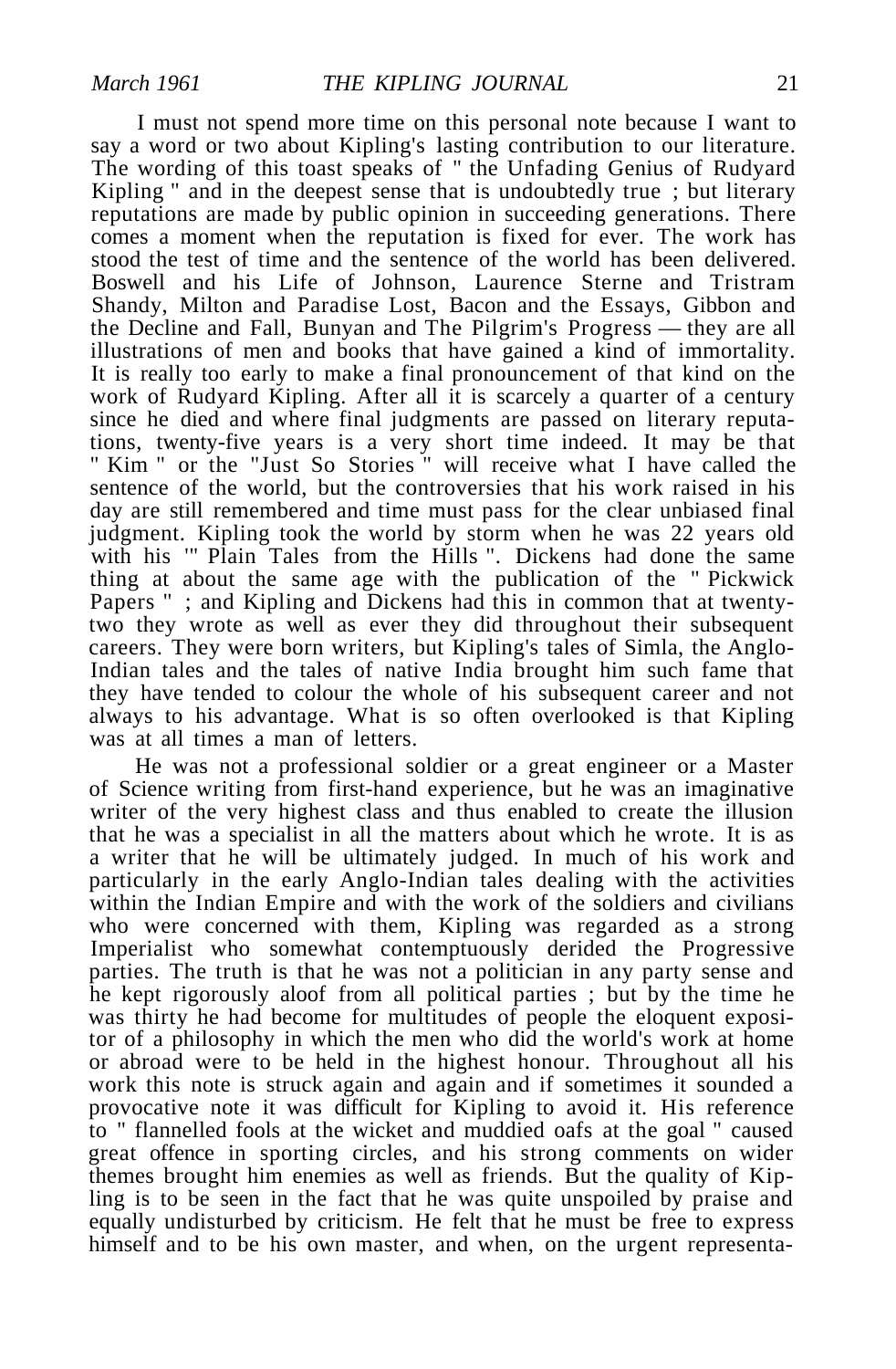tion of Mr. Balfour, Lord Salisbury offered him the office of Poet Laureate, he refused the honour as he thrice refused the offer of the Order of Merit, saying that his work for the Empire would be more serviceably done if it were without acknowledgement in the public eye. He was a believer in discipline and particularly in self-discipline and expressed himself always in downright terms.

It is safe to say that he will always be remembered as one of the world's great story tellers, as one of the world's great ballad-makers, and in much of his work, notably in " Kim ", as one of the world's great imaginative writers. If he had managed to preserve his health and to write the great story of the Anglo-Saxons there is no telling what he might not have become ; but after the age of forty-five he suffered greatly and the last twenty years of his life were a time of great pain and suffering in which inevitably his creative work suffered ; **but** happily he had written much of his best work before illness overtook him and it is by his best work that the generations will assess his permanent place in English Literature. The members of the Kipling Society will hold him in grateful remembrance as a great lover of his country, a great lover also of the English countryside, a great patriot, a great idealist, and above all as a writer of genius who has enriched our literature with much that will abide and bring pleasure to all the succeeding generations.

I end as I began, by thanking the Society for the great honour of being allowed to pay this tribute here today.

### **'HIS NAME IS NEVER HEARD'**

*(Raymond Mortimer, 1952)* **by the Hon. Secretary**

**IT'S** the last day of October, 1960, and I've just pasted into our Kipling<br>Scrap-Book the two-hundreth cutting since starting it in the middle<br>of 1958. The Library of course, contains sourcel such books, of binne T'S the last day of October, 1960, and I've just pasted into our Kipling of 1958. The Library, of course, contains several such books, of hippo size, choked with Kipling cuttings, but they are all years out of date, and I wanted to find out the extent to which, 22 years and more after his death, he is. still mentioned or quoted in the contemporary Press. In two and a quarter years we have reached the double century — from very few sources of supply — and Members would find them fascinating to browse over. This being impossible, owing to lack of opportunity and the size of the book, I thought you might be interested to hear about a small selection of the best items.

Starting with pictures, first prize goes to a mural by Beerbohm over the entrance to his Rapallo villa. This shows twelve notabilities at the turn of the century (needless to say, R.K. resembles an offensive bulldog), and it was reproduced in a daily paper in December, 1958. Then we've a large cartoon showing an extinguished arc lamp bearing de Gaulle's face, just after its base has been struck by a car labelled European Free Trade. Title: "The Light that Failed" (November, 1958). Another, from a German paper, shows our Prime Minister staggering through the Bush, on his head a vast bundle labelled African Nationalism (Title: "White Man's Burden"), while from a Brighton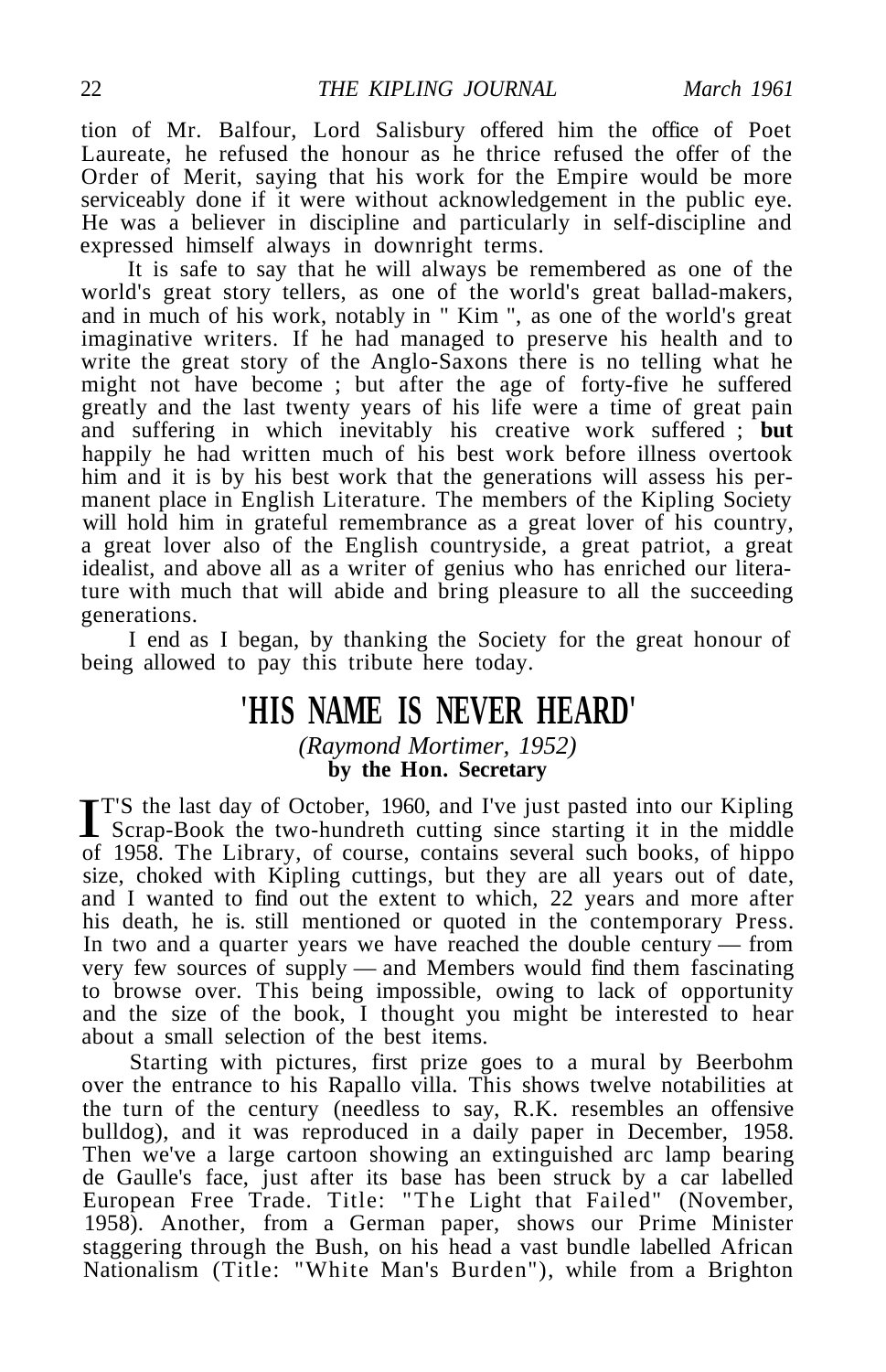paper we have a very fine photo of the Church of the Recessional, Los Angeles, with an inscribed stone which shows it to be an exact copy of St. Margaret's, Rottingdean.

Longish articles comprise several parodies (see below), and an outstanding piece called " The Glory of the Garden ", containing nine Kipling quotations from five different works. Great fun, and designed to show that, thanks to modern gadgetry, it's perfectly easy to sit in the shade *and* win flower-show prizes.

Parodies range from " Next of Kim " — long and rather pointless -— to the rather delicious " Winesweepers ", printed on an advertisement page (with apologies) by an enterprising wine firm . . .

Dawn off the Foreland, the Night Ferry pitching,

A Rocking and Rolling night.

Meetings ahead in the London office —

Ghastly day in sight.

Cabled Dominic from Dover — from the G.P.O. Marine ;

" Send up El Cid, Meursault, Chambertin, Bisquit and Highland Queen ".

Then we have a melancholy Just-So Story, finishing up : "And that, Best Beloved, is how your grandparents got the new pound note ", and a couple of " L.C.C. Shanties ". One of these opens with :

Oh. where are you going to, all you Green Liners .. . ?

and the last lines of the other one are :

We'll all embark on the high road, the by-road, the Bow road,

From dawn till dark on the high road, the road which is always new.

Journalists seem often to raid R.K. for titles to their articles, and we have, among others, " Brandy for the Parson ", " How far is St. Helena? ", and (to a treatise on Leather) " Smells are surer than sounds or sights ". Quotations, of course, are Legion, and I will finish with one none of us have yet been able to identify. It appeared in Woman's Illustrated, September 1959, enclosed in a little space all on its own :

A woman's guess is much more accurate than a man's certainty. Rudyard Kipling.

Can anybody place this, please?

So far, in our Scrap-Book, sixty-four separate works of Kipling have been mentioned or quoted — eighteen stories and forty-six poems — and fresh arrivals will be specially welcome. The cuttings are drawn from about thirty magazines and newspapers ; the Times, Telegraph, Punch and their ilk are easily the best providers, but John o' London is useful, also some local papers. We have had one from the British Medical Journal, quoting " Our Fathers of Old ". From abroad, we have had contributions from the Indian Express and the Madras Hindu, and from at least thirteen United States publications, including Congress Record and the Saturday Review.

As I said at the beginning, all these have come in from very few sources. I hope more of you will keep a look-out and send me anything interesting you come across, especially pictures, parodies and advertisements (we've got one for a Kipling Rolls : " Will no one rid me of this regal relic? ").

N.B. Snippets about the *racehorse* Kipling do *not* qualify. A.E.B.P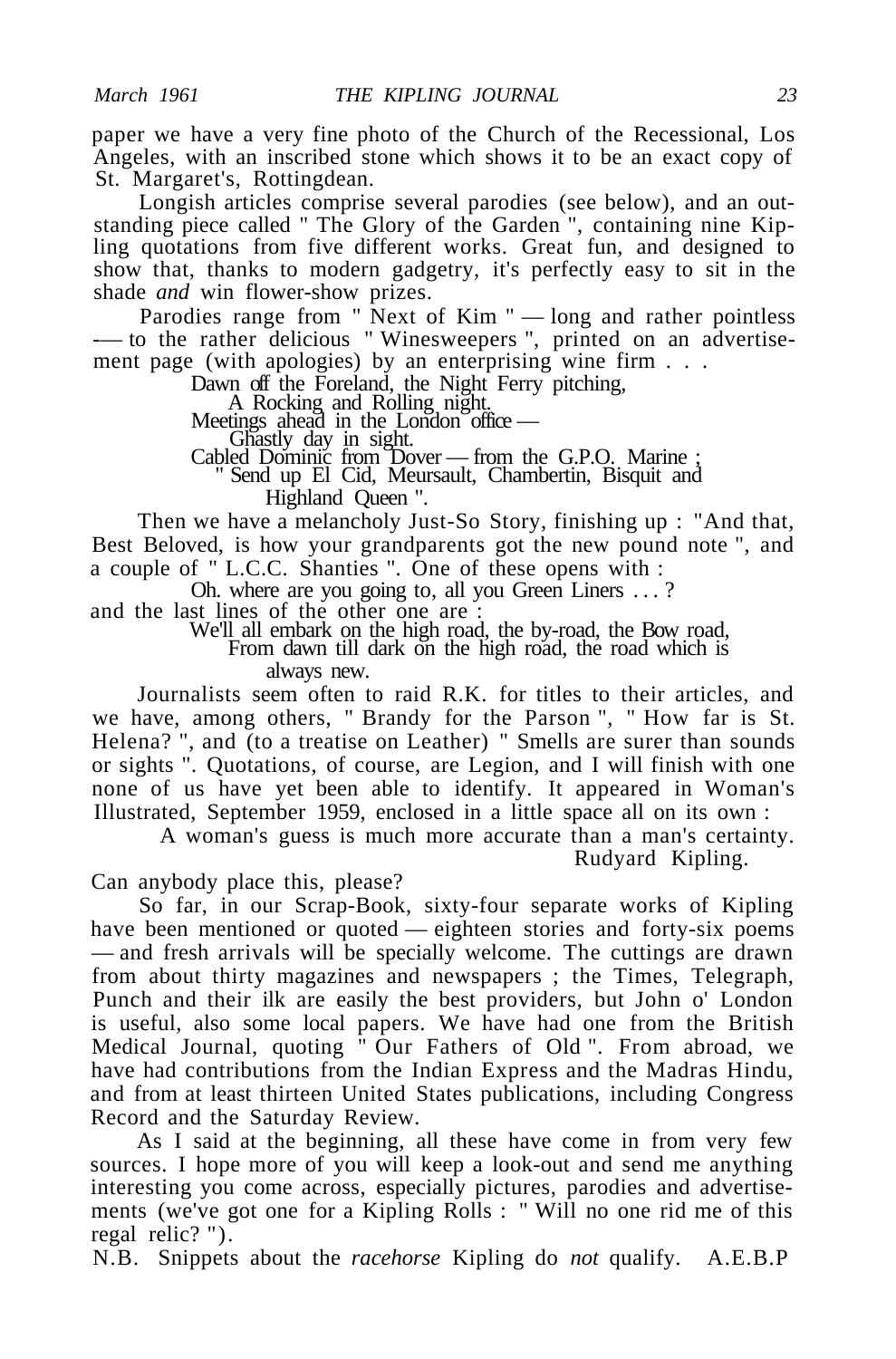### **SOME ADDITIONS TO THE LIBRARY**

### **Examined by W. B. G. Maitland**

A N opportunity has now come to report more fully on the three additions to the Library referred to in the June number of the **A** additions to the Library referred to in the June number of the *Journal.*

The name of Edward Bok may not be widely known to any except the very keen student of Kipling, but Bok and Kipling were closely associated by Bok's Editorship of the *Ladies Home Journal* which carried much of Kipling's work between 1895 and 1911.

In his *Americanization of Edward Bok,* published in 1925, which is mainly autobiographical and written rather engagingly in the third person, Bok refers frequently to Kipling. But first a brief introduction to Edward Bok seems apposite.

He was in many ways an unusual man with two distinct and separate personalities. There was the Edward Bok, Editor and publicist, whom he describes in minute detail, and the other more personal, private self ; the two are quite detached from each other. The resulting descriptions in the book make interesting reading.

Bok was Dutch by birth and at the age of six was taken from his native land of Holland to the United States, where he was to spend the rest of his life.

His early years were hard since he had first to learn to speak English. With schooldays finally over he held various positions commencing in a baker's store in Brooklyn in 1873, and eventually as a stenographer with Charles Scribner in 1884. From that date he became permanently associated with publishing until 1889 when he became Editor of the *Ladies Home Journal.* It was then as Editor of this select magazine, which catered exclusively for women, that, after a visit to England, when he called on Kipling, he secured for the magazine the author's new story, *William the Conqueror,* which he began to serialize in 1895.

A whole chapter is devoted in describing how, in 1899, just after Kipling's serious illness with pneumonia, Bok, Lockwood Kipling, Mr. and Mrs. Kipling with Mr. and Mrs. Frank Doubleday sailed from New York for England in the *s.s. Teutonic.* A vivid and intimate account is given of the conversations between the four men and how impressed Bok was by R.K.'s reverence for his father, and also how careful an appraisal Lockwood gave of his son's capabilities as a writer. An amusing account is given of Kipling's attempt to teach Bok how to play Poker, but Bok's enthusiasm for the game became too expensive for the others, and play was brought to a sudden halt.

Included in this same chapter is a copy of the poem If which Kipling sent to Bok on the latter's 50th birthday and which Kipling had copied out " from memory ". It is significant, Bok remarks, that a comparison of this copy with the printed form fails to disclose the difference of a single word. A truly remarkable feat.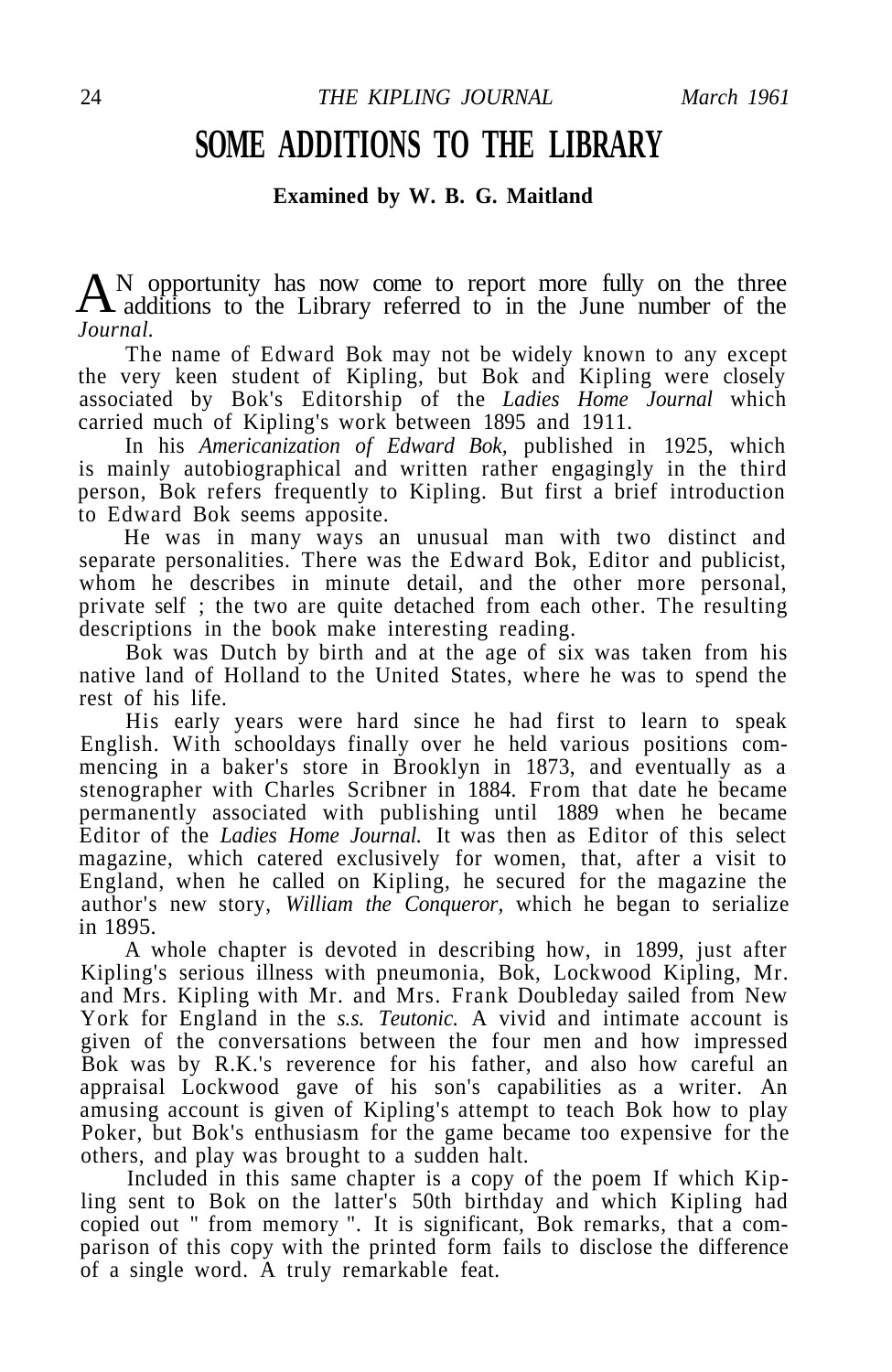In a later book, *Twice-Thirty,* published in 1925, Bok again refers to his association with Kipling. So impressed was Bok with Kipling's work that despite protests from the readers of the *Ladies Home Journal* which followed the publication of *William the Conqueror,* he was determined they should get a taste of Kipling's stories and followed up with the *Just* So Stories, and in 1906 printed some of the " Puck " series. It was his intention to continue with more of Kipling, but unexpectedly he struck trouble.

The subscribers definitely did not like Kipling and wrote persistently to complain. They asked what Kipling meant and why did the Editor continue to publish such material. They threatened to discontinue their subscriptions, and many carried out their threats. It was a clash of wills "between Bok's real self who, believing in Kipling, was determined his readers should learn to appreciate his work and " Bok the Editor ". So persistent were the complaints that the Editor's personality won and the further series of Kipling's work he had planned was not published. Bok explains the decision was not his, but that of the Editor — the other Bok.

On one occasion when visiting Kipling in Sussex, R.K. read to Bok his latest poem, *The Female of the Species,* and remarked, " You could never publish that ! The Journal Sisters would break all your windows ". The magazine was a woman's periodical and the sentiment in the poem a slander on womanhood. The poem duly appeared and the atmosphere in the Editorial office was tense for a time. Bok had won again.

The third addition to the library referred to in the June number is one which few people are likely to possess : it is *War Graves of the Empire.* This is a reprint from *The Times* of November 10, 1928. It is a most interesting and moving description of the vast cemeteries where those who fell in the 1914-1918 War lie buried. Kipling was closely associated with the Imperial War Graves Commission, for whom he did an immense amount of work.

A close study of the unsigned contributions to this book leads one to the belief that some of these might well have been written by him, and attention is drawn to one in particular, *The Silent World,* but as he never publicly admitted authorship, the individual reader must make his own decision. The style of writing is very Kiplingesque in places and it is known he composed several of the Epitaphs for the Memorials. The book is profusely illustrated.

NEW MEMBERS of the Society recently enrolled are:—*U.K.:* Misses V. Hodges, E. Schofield; S. W. Alexander; Kenton Court School for Girls *Australia:* C. R. Franklin, C. J. Olliffe. *Fiji:* Capt. S. B. Brown. *Spain:* Sr. don J. Sabat. *U.S.A.:* Mmes. J. B. Baird S. Cabot, H. G. Nichols; Dr. H. C. Rice; Messrs. J. M. Barker, J. F. Bell, G. P. Ely ; Purdue University.

We are delighted to welcome you.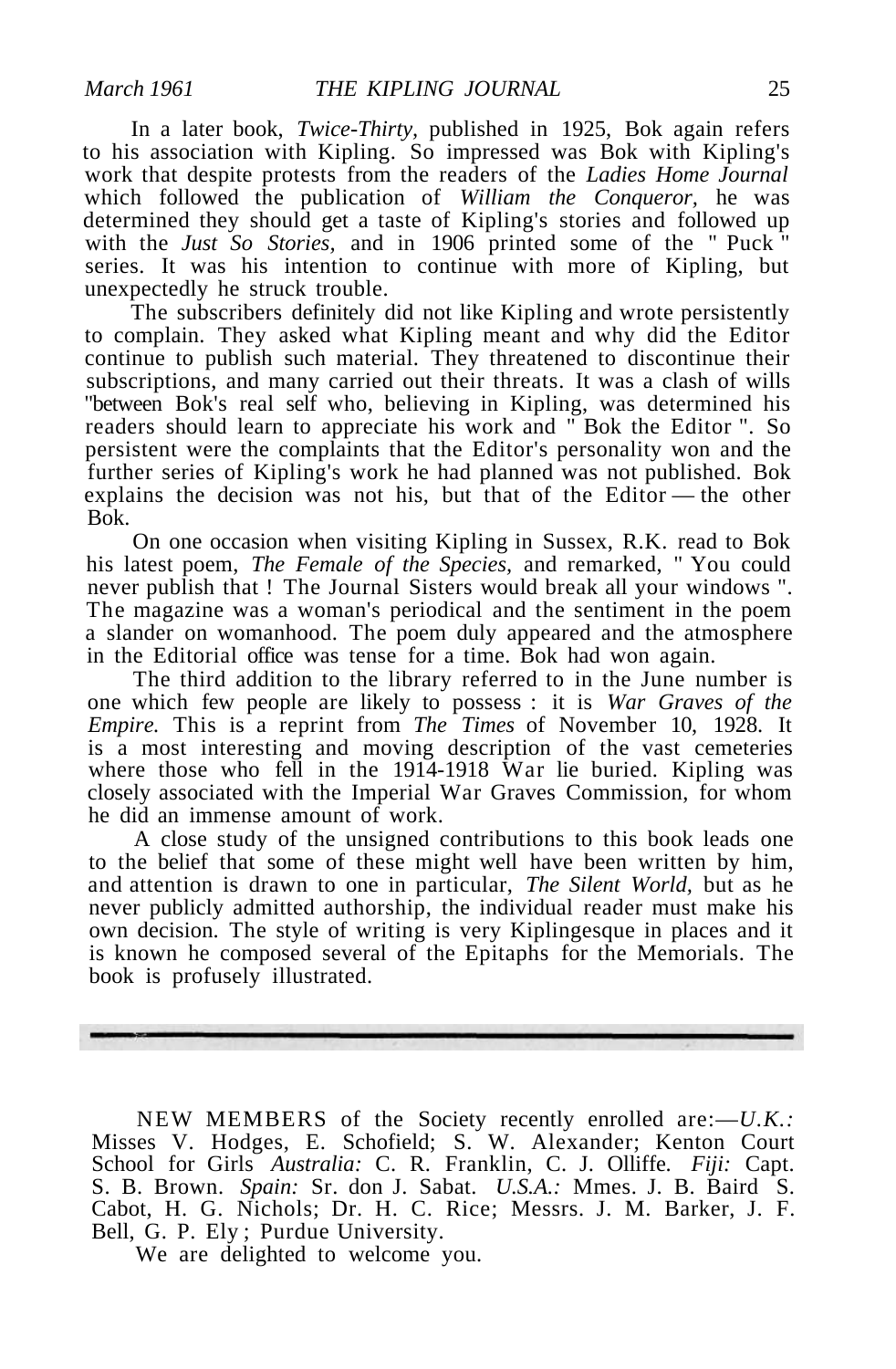### **BAA, BAA, BLACK SHEEP**

First published in *The Week's News* (Allahabad), 21 December, 1888. Also in *Wee Willie Winkie, And other Child Stories.* By Rudyard-Kipling. Published by A. H. Wheeler & Co., Allahabad, in December 1888.

In *Uniform* and *Pocket* Editions, pp. 271-310.

In *Sussex Edition,* Vol. III, pp. 317-354.

[References in the following notes are to *Uniform* and *Pocket* Editions.]

#### PREFATORY NOTE

Alone among Kipling's stories, " Baa, Baa, Black Sheep " is autobiography, with very little exaggeration or distortion. Therefore the following Notes will treat the story as fact, and give dates and cross references, so far as possible.

For factual reminiscences, see Kipling's *Something of Myself* (1937) pp. 1-18; and Mrs. Fleming (Alice Kipling) "Some Reminiscences of my Brother ", *Kipling Journal* No. 44 (Dec. 1937) and " My Brother, Rudyard Kipling ", *Kipling Journal* No. 84 (Dec. 1947) Carrington's *Rudyard Kipling* (1955) pp. 13-20, may also be consulted.

- PAGE 271. Quotation from *As You Like It,* Act II, Sc. IV. Lines 15- 16 : " Ay, now am I in Arden ; the more fool I ; when I was at home, I was in a better place " — probably misquoted from memory and confused with St. John XIV.  $2:$  "In my Father's house are many mansions."
- PAGE 271. LINES 1 ET SEO. "Punch " is Rudyard Kipling and " Judy " his sister Alice, commonly known as " Trix ". They appear again as " Punch " and " Judy " in *The Potted Princess* [published in *St. Nicholas Magazine,* Jan. 1893, and only reprinted in *Sussex Edition* Vol. XXX, and in *Modern Fairy Stories* (1955) edited by Roger Lancelyn Green in Dent's Children's Illustrated Classics], which is perhaps based on one of the Indian fairy tales which Meeta would tell, as he tells here of " the Ranee that was turned into a tiger ".

As for the servants themselves, Mrs. Fleming recollected in 1947 *[Kipling Journal* No. 84] " Dear Ayah, who was never cross ; clever Meeta, our bearer, who made toys out of oranges and nuts ; Dunnoo, who took care of the fat white pony which Ruddy *would* call Dapple Gray ; and Chokra, the boy who called the other servants and only grinned and didn't mind when I pelted him with my bricks." In *Something of Myself* (pp. 1-2) Kipling makes briefer mention that : " Our *ayah* was a Portuguese Roman Catholic . . .", and of " Meeta, my Hindu bearer."

PAGE 272. LINE 1. " Hamal " : the " house-servant " or " house-boy "probably Chokra, mentioned by Mrs. Fleming.

LINE 14. " Put-put " : Hindustani for " smack-smack ".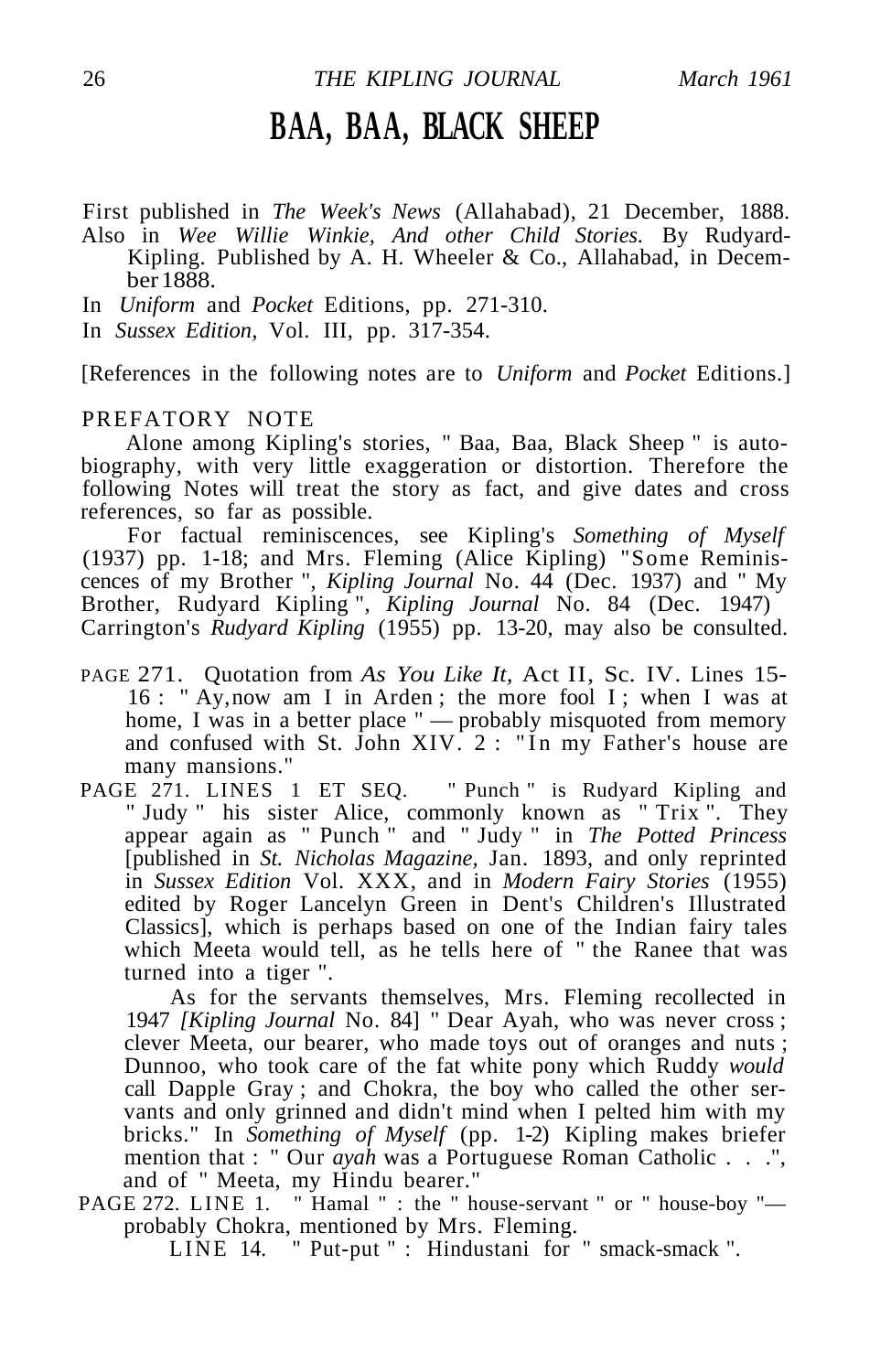LINE 16. " In another week . . ." this dates the opening of the story as April 8th, 1871.

LINE 20. " Ghauts " — Hindustani for " riversides ".

LINE 21. Nassick was the " Hill station " inland from Bombay to which Kipling was taken as a small child. See " A Biographical Sketch<sup>"</sup> by Charles Eliot Norton in the American Authorised Edition of *Plain Tales* (1899) p. xiii.

LINE 27. " Belait ", Hindustani for " England ".

PAGE 273, LINE 13. Brougham : a one-horse close carriage, either two or four wheeled, named after Lord Brougham (1778-1868).

LINE 17. Rocklington — it was actually Southsea.

LINE 25. " We are only one case among hundreds ". See Carrington, pp. 14-15, both for the sending home of Anglo-Indian children, and why the Kipling children went to strangers rather than to relatives.

- PAGE 274. LINE 17. Apollo Bunder the dock at Bombay. They sailed on April 15th, 1871, [Carrington, p. 14] in " the old paddlewheel P. & O. *Ripon" (Something of Myself,* p. 4].
- PAGE 275. LINE 4. "Broom-gharri" Punch's confusion between " brougham '", and the Hindustani " *gharri ",* a carriage.
- PAGE 275. LINE 25. " Sonny, my soul " would be Punch's interpretation of Keble's " Evening Hymn ", the second in *The Christian Year* (1827). This is best known in the selection printed in *Hymns Ancient and Modern* (No. 24) which begins with third stanza :

" Sun of my soul, thou saviour dear,

It is not night if thou be near :'' etc.

- PAGE 277. LINE 9. " Downe Lodge ". It was actually " Lorne Lodge ", 5 Campbell Road, Havelock Park, Southsea. [Mrs. Fleming in *Kipling Journal,* No. 64, Dec. 1942]. For a picture of the house as it is today, see *Kipling Journal* No. 115, October 1955. " A new, small house smelling of aridity and emptiness ", wrote Kipling in *Something of Myself* (pp. 4-5): " I lived in that house for close on six years. It belonged to a woman who took in children whose parents were in India. She was married to an Old Navy Captain, who had been a midshipman at Navarino, and had afterwards been entangled in a harpoon-line while whale-fishing, and dragged down till he miraculously freed himself. But the line had scarred his ankle for life." His name was Captain P. A. Holloway.
- PAGE 278. LINES 27-32. For " *Brisk "* and " *Navarino "* see below, (notes on page 294).
- PAGE 279. LINES 1-2. "February morning " etc. " A parting in the dawn with Father and Mother, who said that I must learn quickly to read and write so that they might send me letters and books ", says Kipling in *Something of Myself.*

Carrington (p. 14), says " In December the parents deposited their children in lodgings at Southsea before returning to India;" but a few lines before he says that the Kiplings left Bombay in mid April " for a six-month furlough ". The month does not seem possible to fix, though the reference in the story suggests February **1872** :— but Mrs. Fleming says Kipling was " not quite six ". She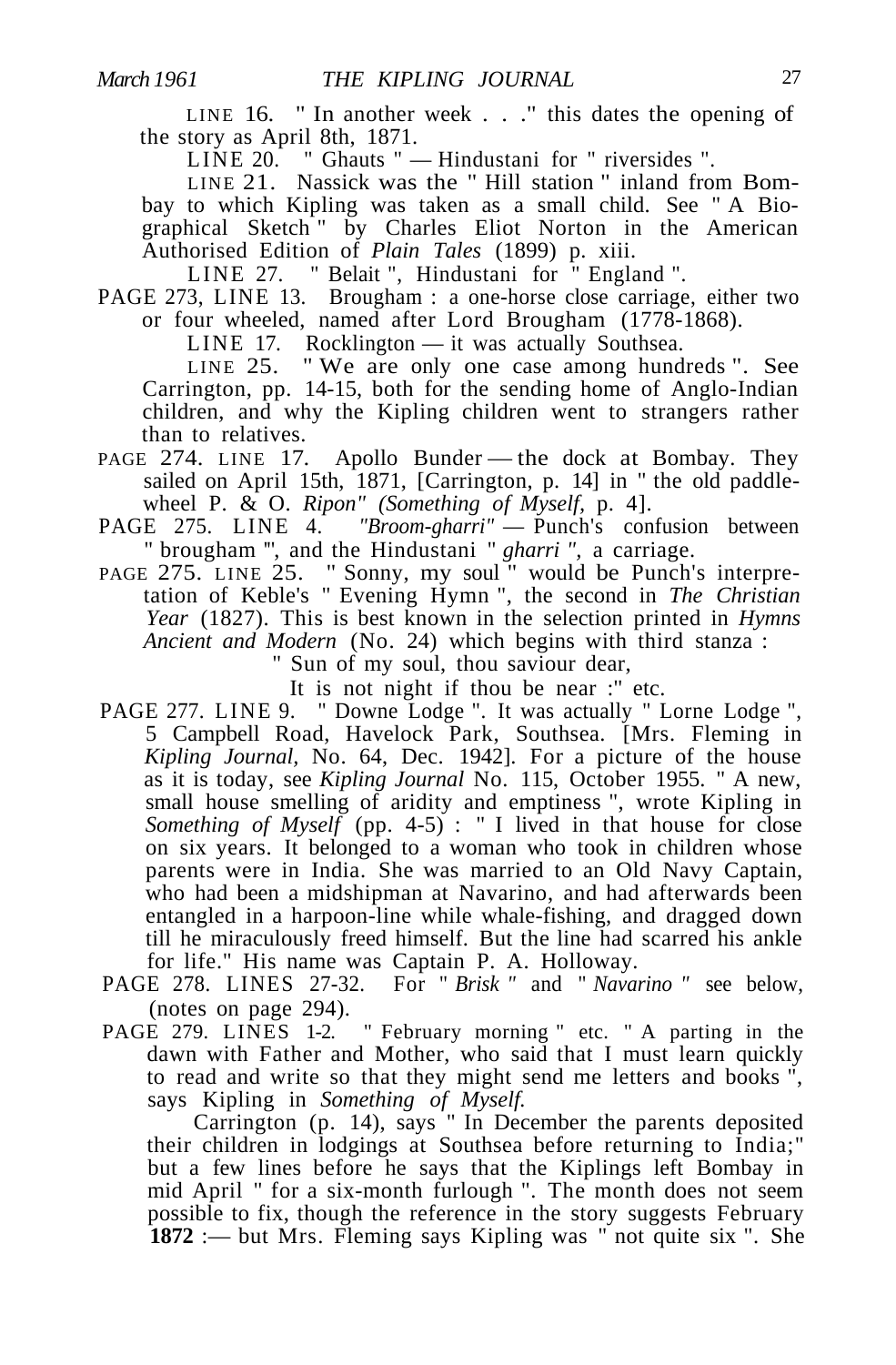herself was three and a half.

LINE 24. " The Snows " — possibly Simla. Any suggestions gratefully received.

LINE 26. Marine Lines, in Bombay. Mrs. Inverarity, the doctor's wife. The Kiplings' doctor in Bombay has not so far been identified. Can any Member oblige?

LINE 31. "For ever". Mrs. Fleming says [Kipling Journal No. 44] that Auntie would " wake me at midnight (I always had to share her room) with warnings that if I left her care my life would be one of neglect and misery, and that I had much better make up my mind to beg my mother as soon as I saw her to " leave me with dear Auntie for always ... " And again *[Kipling Journal* No. 84] : " Aunty — as we called the woman we were left with, because she was *no* relation — used to tell us we had been left because we were so tiresome and she had taken us in out of pity ; but in a desperate moment Ruddy questioned her husband, and he said that it was only Aunty's fun ... "

- PAGE 281. LINES 19-23 Compare *Something of Myself,* (p. 5) "The house itself stood in the extreme suburbs of Southsea, next to a Portsmouth unchanged in most particulars since Trafalgar — the Portsmouth of Sir Walter Besant's *By Celia's Arbour."*
- PAGE 282. LINES 3-8. Compare the sea-shore by " Fort Keeling " in the first chapter of *The Light that Failed* (cf. p. 5).

LINES 15-19. (Quotation at head of second part of the story). These lines were, in the early editions, attributed to James Thomson's *City of Dreadful Night.* In later editions (but not the *Sussex Edition*) the title is corrected (" Easter Day. Naples, 1849 "), but no author is given. (The mistake was pointed out by Andrew Lang in *At the Sign of the Ship* in *Longman's Magazine,* January 1892). They are by Arthur Hugh Clough (1819-1861), from his *Poems*  $(1862)$  —and are incorrectly quoted. They should run :—

" Eat, drink, and die, for we are souls bereaved :

Of all the creatures under heaven's wide cope

We are most hopeless, who had once most hope,

And most beliefless, that had most believed ".

PAGE 284. LINES 1 ET SEQ. Compare *Something of Myself* (p.6) : " It was an establishment run with the full vigour of the Evangelical as revealed to the Woman. I had never heard of Hell, so I was introduced to it in all its terrors ... "

LINES 5 ET SEQ. Mrs. Fleming writes *[Kipling Journal* No. 84] : " It was strange, but Ruddy only learned to read with the greatest difficulty ; I think because he was too clever . . . [He said] ' *I* want to know *why '* t ' with ' hat ' after it should be ' that '."

LINES 20-23. Compare *Something of Myself* (p.5) : " The timber for a Navy that was only experimenting with iron-clads such as the *Inflexible* lay in great booms in the Harbour ".

LINES 27-33. See below : note on page 294 " The Battle of Navarino ".

R.L.G.

[To be concluded in the June *Journal]*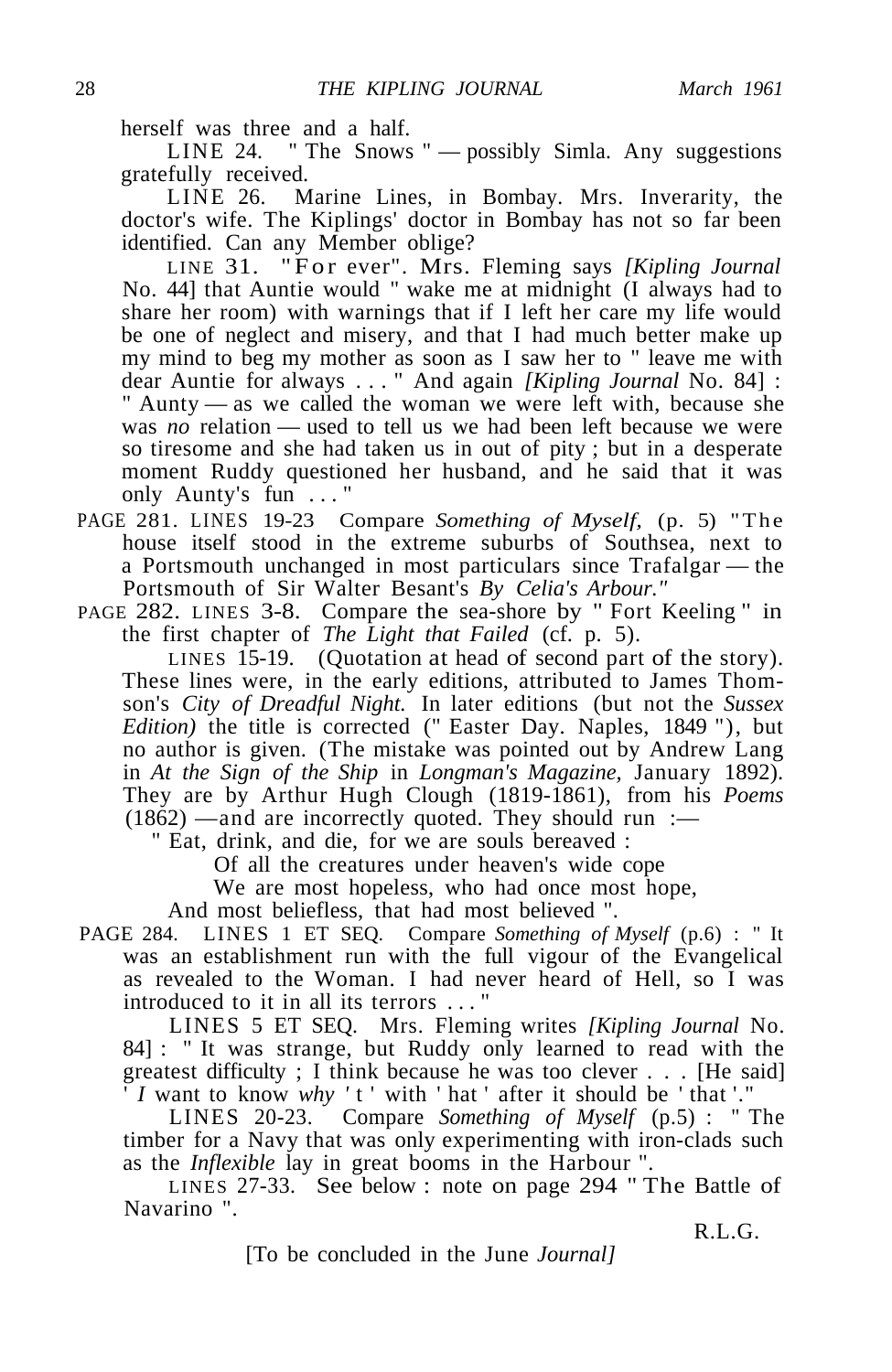### **LETTER BAG**

### ' KIPLING AND THE CRITICS '

I really must protest about the peevish and tiresome remarks levelled at the critics by certain members of the Kipling Society on the B.B.C. television interview, after that lamentable programme about my father on January 17th.

Such outbursts are quite unworthy of both the Society and my father, who was never in the least interested in what the critics thought.

I am told that the speakers were only giving their personal views, and were not speaking for the Kipling Society. But as the proceedings were opened by Colonel Bagwell Purefoy saying ' I am the Secretary of the Kipling Society ' and as four of the speakers were members, it is not to be wondered at that both public and press assumed that these were the Society's views.

One distinguished member even told me that he regards the affair as a ' good advertisement for the Kipling Society '.

In any case, the whole thing was a great mistake and very much<br>expected. ELSIE BAMBRIDGE to be regretted.

### "MRS. BATHURST"

Mr. Harbord is to be congratulated on the excellent glossary of Mrs. Bathurst published in the September issue. To it I would feel privileged to add the following remarks, not with any critical intent, but as complementary to Mr. Harbord's admirable dissertation :—

- Warrant Officers : The Engineer and the Paymaster were not W.O.s either then or later, but were fully commissioned officers. Warrant Officers were dressed as commissioned officers, *except* that in those days they did not wear a ring, or stripe, on the sleeves, but instead wore three gilt buttons in a horizontal line on each.
- " The Pusser " is the affectionate soubriquet bestowed on officers of the Supply and Accountant Branch, in those days the Fleet Paymaster, Staff Paymaster, Paymaster and Assistant Paymaster, later called Paymaster Commander, Paymaster Lieut. Commander, Paymaster Lieutenant and Paymaster Sub-Lieutenant, and yet later Commander (S), Lieut. Commander (S), Lieutenant (S) and Sub-Lieutenant  $(S)$ ,  $(" S" = Supply)$ . Now the suffix is abandoned and officers of this Branch bear the same titles as their brethren in the Seaman Branch. There has been no Purser in the Navy for many years — say a century or more.
- Spit-kid Jones (p. 343 not mentioned by Mr. Harbord) : A spit-kid is a shallow open topped barrel filled with sand. These were (and are) placed about the upper deck at times of " stand easy " in order that there should be no excuse for sullying the spotless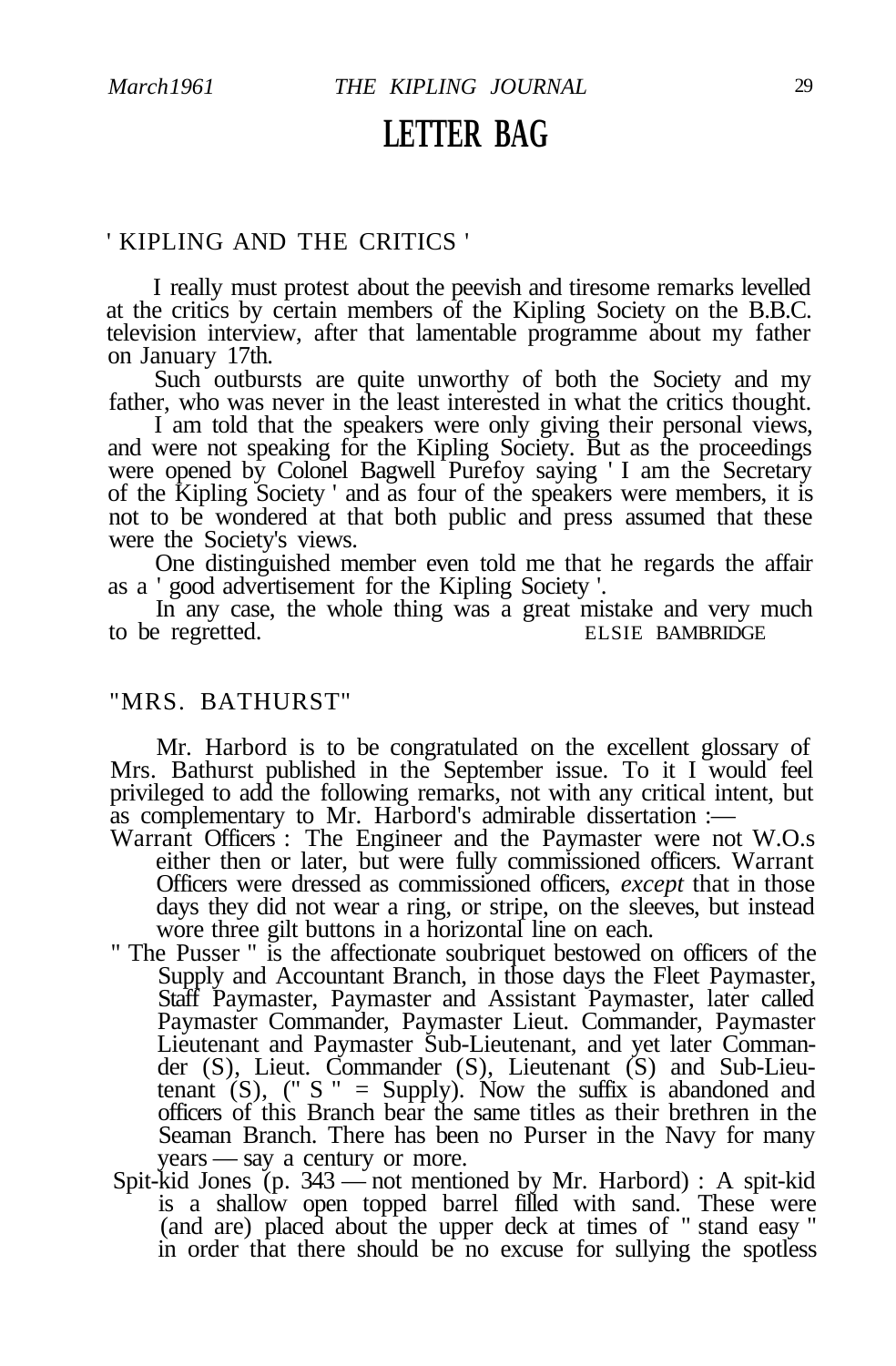deck by tobacco chewers. Today they serve for cigarette ends, which must *not* be cast overboard. How Jones earned his cognomen is not stated, but perhaps he had all too frequently to carry a spitkid slung round his neck as a punishment. Cf. Pyecroft in The Bonds of Discipline, " 'E 'ad no more play to his intellects than a spit-kid." (p. 57).

- *status quo:* When Pyecroft used a latin tag it was invariably *mal à propos,* which of course was part of the joke. In this instance the indignant Pritchard, having half-risen, was invited by Pyecroft, as I see it, " to bring his stern to an anchor ", a not uncommon phrase of that period, meaning " Be seated ".
- sugared up : In my young days I have heard this expression used (by a Warrant Officer and a Devonport Dockyard Subordinate Officer) as a euphemism for a less printable expression beginning with " b " and meaning " put out of action " or " completely unserviceable ". Cf. Pyecroft in Their Lawful Occasions, " *Pedantics* be sugared ! Buy an 'am an' see life !"
- The gyroscope was incorporated in the torpedo, its function being to keep the torpedo on its set course after discharge from the torpedo tube. This was the sole use for the gyroscope in the Navy until the advent of the gyro-compass in 1911.

It was sad to read in the same issue the notice of the death of Commander Merriman, and his masterly criticism of Their Lawful Occasions (my favourite yarn), which prompts the reflection that Kipling seems never to have appreciated the relationship between miles and knots. Surely *someone* must have told him that a knot is a speed of one sea mile per hour. Yet he makes the error three times in The Day's Work and twice in A Fleet in Being, which was written on board one of H.M. Ships, where he had immediate access to the best authority

P. W. INWOOD.

### " **THE COMPREHENSION OF PRIVATE COPPER** ":

'the beggar that kep' the cordite down', (p. 173). See Rear Admiral Brock's question in No. 136, page 24.

This was Sir Henry Campbell-Bannerman (1836-1908), who was secretary of state for war in the Gladstone and Rosebery governments, 1892-1895. In June 1895 he was defeated in committee of supply in the Commons on the ground that he had failed to secure an adequate stock of cordite for the army, and the government resigned. An account of the debate will be found in J. A. Spender, *Campbell-Bannerman* (1923), vol. I, pp. 154-157. The late Sir Robert Ensor, author of *England, 1870- 1914,* the last volume of the Oxford History of England, thought that ' C-B ' had been censured ' quite unjustly ' in this debate. (Ensor, p. 221).

The references to ' C-B ' as ' Old Barbarity ' (p. 171) and ' wildly barbarious ' (p. 173) are explained by his speech on 14th June, 1901 to the National Reform Union when he characterized military employment of concentration camps as ' methods of barbarism ' (Spender I, p. 336).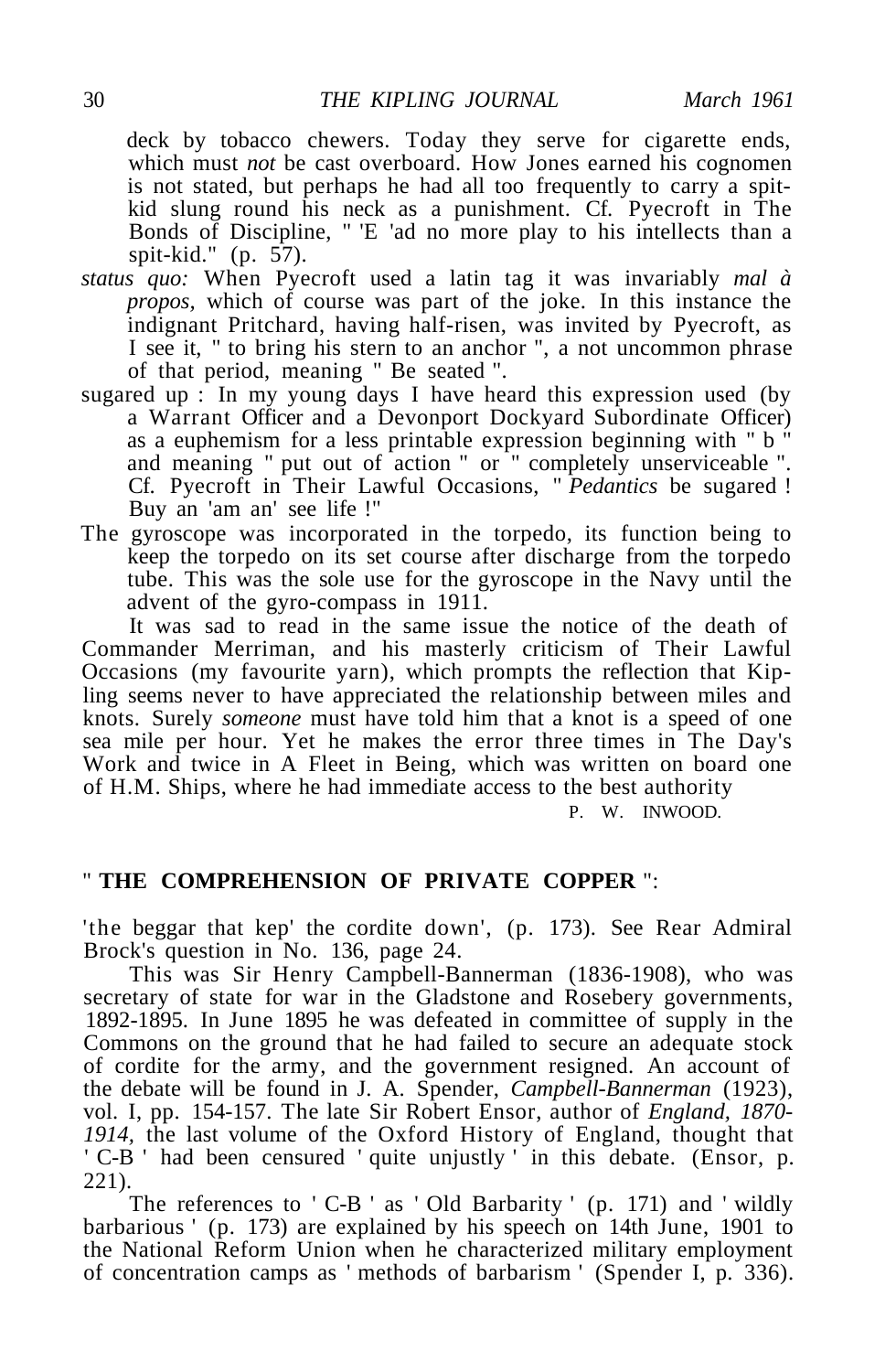The terrible mortality in these camps was exposed by Miss Emily Hobhouse, and the government eventually appointed a Ladies Committee to report on the camps, (see Spender II, p. 3, note : Ensor, p. 346 : *Something of Myself,* p. 132). This is the origin of the references on p. 171 to ' Old Barbarity on the ramp again with some of 'is lady friends, 'oo don't like concentration camps ', and to ' Old Barbarity an' 'is 'arem '.

Campbell-Bannerman was Liberal Prime Minister from December 1905 until April 1908.

M. G. BROCK.

#### **CORDITE, ETC.**

There can be little doubt of the answer to Rear Admiral Brock's question concerning the person referred to in the song struck up by the returning picket, in " The Comprehension of Private Copper ".

" 'E sent us 'is blessing from London town,

(The beggar that kep' the cordite down) ".

Of Sir Henry Campbell-Bannerman (1836-1908) the Encyclopedia Britannica says :—

- " On the very day on which the Duke's (of Cambridge) retirement was announced the Rosebery government was defeated on a snap vote on a motion to reduce the salary of the secretary for war on account of inadequate reserves of cordite." . . .
- " On June 14th, 1901, he (Sir Henry Campbell-Bannerman) said at a banquet of the National Reform Union, ' When was a war not a war? When it was carried on by methods of barbarism in South Africa '."

Sir Henry was secretary for war in the Gladstone administration of 1888, and held the same office from 1892-1895. He was Prime Minister from 1906 to 1908.

As for Pyecroft's little joke (quoted on p. 24 of the December Journal) surely this was " Man an' *arm* watertight doors !"

May I ask a question of my own : Who was the " Marine Captain, whose other name is Gubbins "?

T. C. ANGUS.

*NEW BOOKS.* The Editor regrets that reviews of Colonel Tapp's *United Services College Supplement,* and Rosemary Sutcliff's Bodley Head Monograph *Rudyard Kipling* must be held over until the next number of the *Journal.*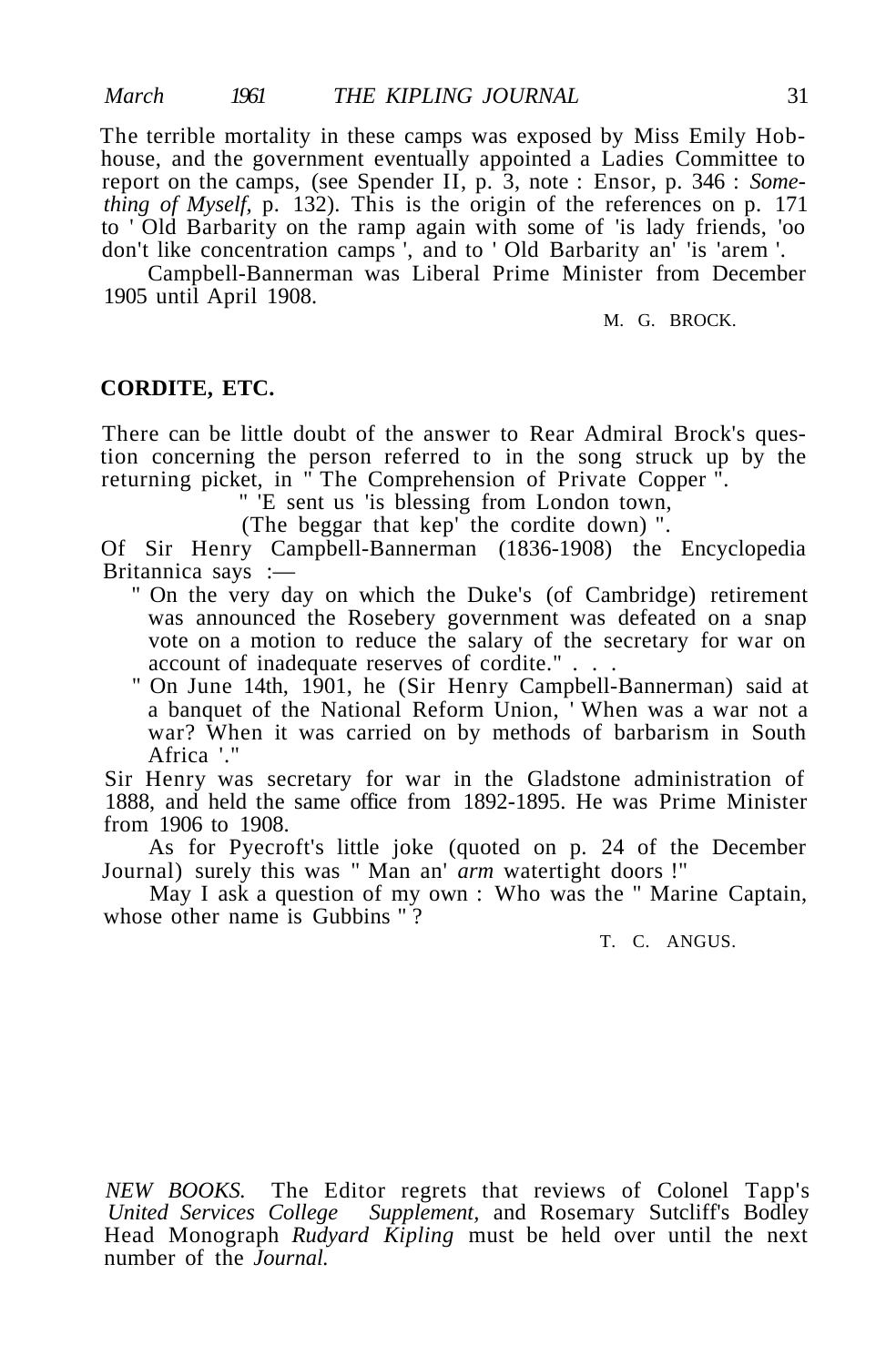### **HON. SECRETARY'S NOTES**

*Farewell to our President.* It is with great regret that the Council has accepted the resignation of Lt.-General Sir Frederick Browning as President of the Society. He came to us in mid-1950, on the death of Lord Wavell, and despite continuous and exacting duties with the Royal Family he managed year after year to be present at our Annual Luncheon. He has now retired to his home in Cornwall, where he finds local affairs a full time job. It is for this reason that he asked to resign, since he felt he was too far away to remain of service to the Society. He will, of course, continue as a valued Honorary Member, and we wish him a long and happy retirement.

*A new Vice-President.* We are most honoured to report that Mr. T. S. Eliot has accepted a Vice-Presidency of the Society. Members will not soon forget the 1958 Luncheon, when he was Guest of Honour and delivered the fine address which is printed in Journal No. 129. Perhaps it is not too much to hope that, as Vice-President and Honorary Member, he might drop in at an occasional Discussion-Meeting. If this should happen, we can already hear people who decided " to give it a miss this time," hard at work kicking themselves.

*Death of "Mrs. Stalky."* Mrs. L. C. Dunsterville, widow of our first President, died early in December, 1960, very peacefully, at the age of 86. She had been an Honorary Member for many years, and we are glad to report that the celebrated name will not disappear from our Members' List, since her son, Mr. G. C. K. Dunsterville, joined us in August, 1959.

*Our new Meeting Place.* PLEASE BE SURE TO REMEMBER that until further notice our Discussion-Meetings will be held in The Ulster Room, Overseas House, Park Place, St. James's Street, S.W.I, at 5.30 for 6 p.m. We shall still have to charge you five bob, and can only give you a cup of tea in place of Mr. Harbord's lavish hospitality, but do please keep on coming — it'll be good fun even without the  $"alk"$ 

*Another welcome School Member.* You will all be interested to learn that R.K.'s old house, The Elms, Rottingdean, has been leased as a school, under the title of Kenton Court School for Girls. Better still, it has joined the Society. We welcome it heartily and wish it all luck.

And talking of schools, we have had a friendly letter from the Proprietors of the Kipling Holiday Flats, Westward Ho !, situated in some of the old School buildings. They evidently get a lot of enquiries about R.K., and members of the Society would be especially welcome down there.

A.E.B.P.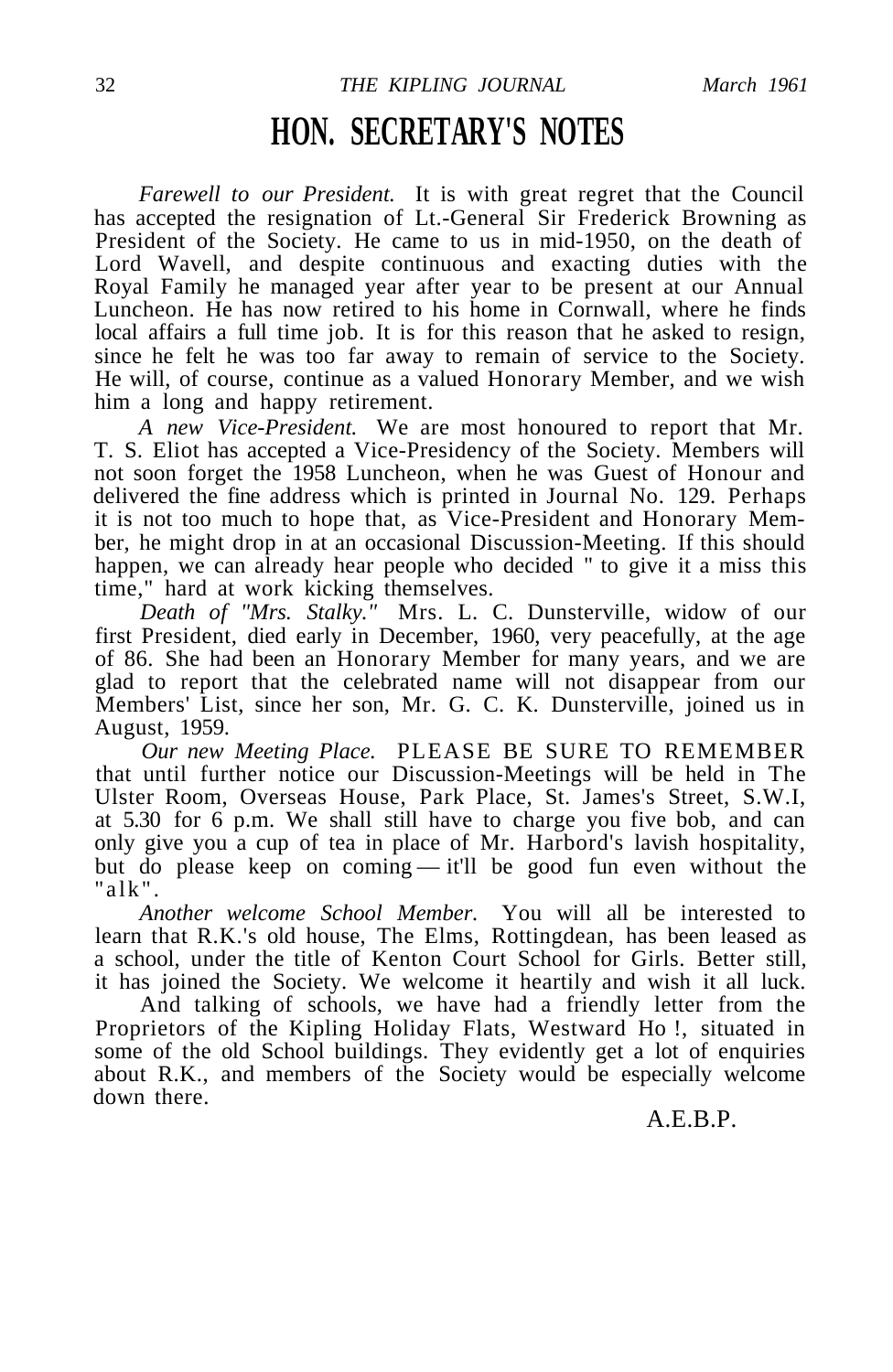### **ANNUAL GENERAL MEETING**

Minutes of the Annual General Meeting of the Kipling Society, held at 12 Newgate Street on Wednesday, August 17th, 1960.

Present : Messrs. Bazley (Chair), Winmill, Chaplin, Maitland, Brigadier Foster, Colonel Bagwell Purefoy (Hon. Secretary), Mrs. Shepherd, Miss Toomey.

1. The Annual Report and Accounts for 1959 were adopted.

2. The President, Hon. Officers and Hon. Auditors were re-elected. Vice-Presidents were re-elected, with the addition of Mr. W. G. B. Maitland, on his retirement from the office of Hon. Librarian after 33 years.

3. The other Hon. Officers were re-elected; Miss P. M. Toomey was elected Hon. Librarian in place of Mr. Maitland.

4. Colonel I. S. Munro retires from the Council, his three-year term having expired. Mrs. A. B. J. Shepherd was elected to the Council.

> (Signed) B. M. BAZLEY, *Chairman.*

### **OBITUARY - Mrs. W. M. Carpenter**

(From Hon. Secretary, U.S.A. Branch)

I deeply regret to report the death of Mrs. W. M. Carpenter; she was a very fine lady, and a devoted Kipling enthusiast.

Her husband, the late W. M. Carpenter, was a great and a dedicated Kipling authority. His Kipling collection was one of the very finest that was ever put together. It was a 'labour of love ' for many years and his knowledge of Kipling's writings was vast and informed. Upon his death, Mrs. Carpenter gave her husband's collection to the Library of Congress, after she and the late Mrs. Flora V. Livingston had gone over it. It was a magnificent gift — to say the very least.

Mr. Carpenter wrote a delightful little book, ' Kipling's College ', and Mrs. Carpenter wrote 'Rudyard Kipling — a Friendly Profile', which merits the same characterisation.

Mrs. Carpenter's death is a real blow to many Kipling students and enthusiasts to whom she was ever a warm and helpful friend.

C.T.N.